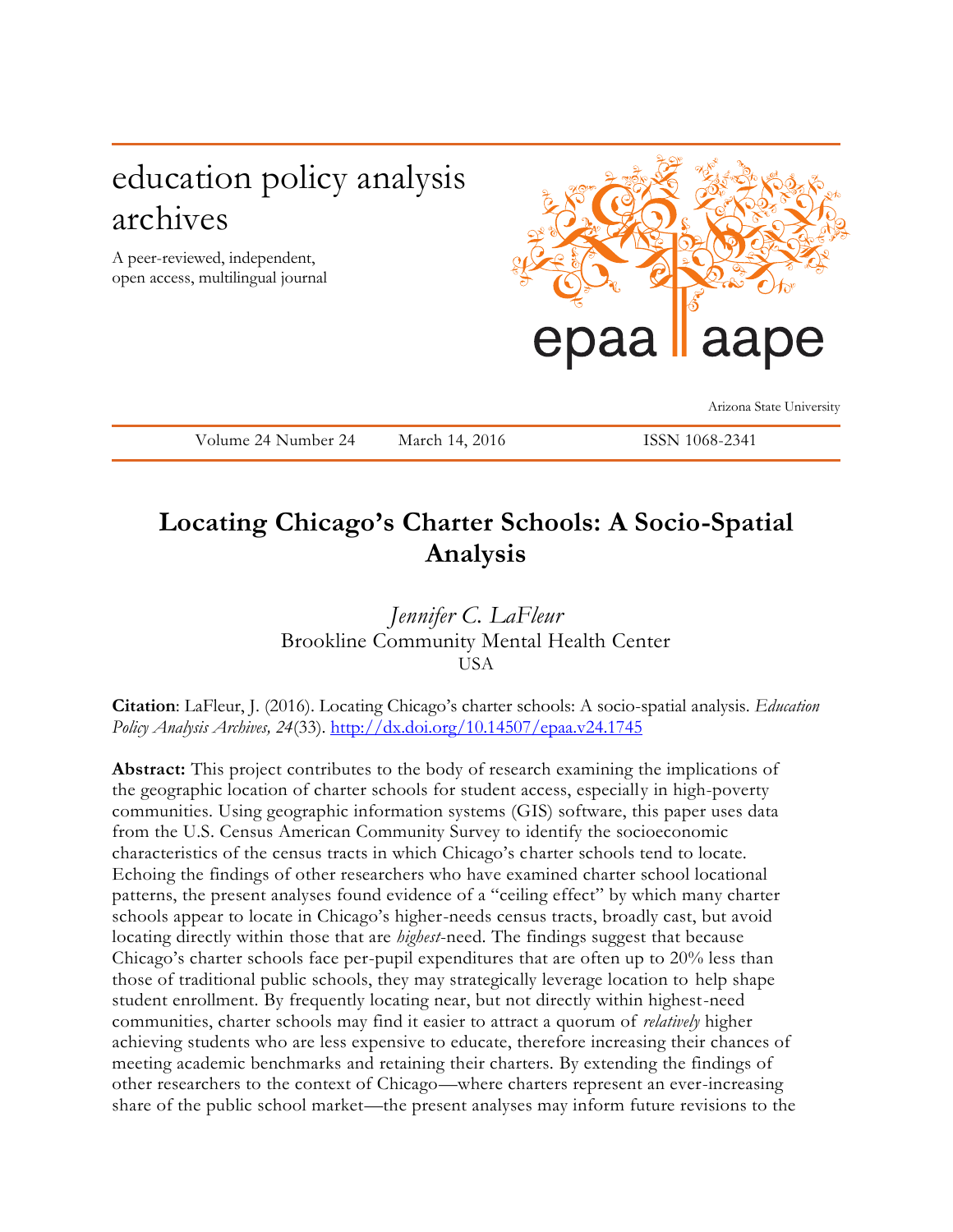policies governing the authorization of charter schools in Chicago, with the goal of increasing access for highest-need students.

**Keywords**: Chicago; Charter Schools; Access to Education; Socioeconomic Status; Poverty; Geographic Information Systems; Geographic Location; Census Figures

#### **Localización de las escuelas charter de Chicago: Un análisis socio-espacial**

**Resumen:** Este proyecto contribuye a la literatura que examina la ubicación geográfica de las escuelas *charter* y sus consecuencias en relación de acceso de los estudiantes, especialmente en comunidades con alta concentración de pobreza. Este trabajo utiliza datos de la Encuesta de la Comunidad Americana de censo de EE.UU y software de sistemas de información geográfica (GIS), para identificar las características socioeconómicas de las secciones censales de Chicago que las escuelas *charter* tienden a localizarse. Confirmando los hallazgos de otros investigadores que han examinado los patrones de localización de las escuelas *charter*, este análisis brinda evidencias de "efecto techo" por el cual en términos generales muchas *chárter* parecen localizarse en las secciones censales con mayores necesidades en Chicago, pero no ubicarse directamente dentro de las zonas que tienen las mayores necesidades. Los hallazgos sugieren que debido a que las escuelas *charter* de Chicago tienen gastos por alumno que a menudo son hasta un 20% menores que los de las escuelas públicas tradicionales, las *chárter* se estarían ubicando estratégicamente en esas áreas para aumentar su alumnado. Al ubicarse con frecuencia cerca, pero no directamente en las comunidades más necesitadas, las escuelas *charter* serian mas atractivas alumnos que alcanzan resultados académicos relativamente más altos y que son menos costosos para educar, por lo tanto, aumentar las posibilidades de que las *charter* alcancen sus metas académicas y retener el estatus de charter. Al confirmar los hallazgos de otros investigadores en el contexto de Chicago, donde las *charter* representan una proporción cada vez mayor del mercado de escuelas públicas este estudio puede ayudar futuras revisiones de las políticas que regulan la autorización de *charters* en Chicago, con el objetivo de aumentar el acceso de estudiantes con mayores necesidades.

**Palabras clave:** Chicago; escuelas *Charter*; acceso a la educación; estatus socioeconómico; pobreza; sistemas de información geográfica; ubicación geográfica; cifras censales

#### **Localização de escolas charter em Chicago: Uma análise sócio-espacial**

**Resumo:** Este projeto contribui para a literatura examinando a localização geográfica das escolas *charter* e as suas consequências em termos de acesso dos alunos, especialmente em comunidades com altas concentrações de pobreza. Este trabalho usa dados do Censo American Community Survey dos EUA e do software de sistemas de informação geográfica (SIG) para identificar as características socioeconômicas dos setores censitários em Chicago que as escolas *charter* tendem a localizar-se. Confirmando os achados de outros pesquisadores que examinaram os padrões de localização de escolas *charter*, esta análise fornece a evidência de "efeito teto" por que geralmente muitas *charter* parecem estar localizadas em setores com maiores necessidades em Chicago, mas não se localizam diretamente nas áreas com maiores necessidades. As descobertas sugerem que as escolas charter em Chicago têm gastos públicos por aluno que muitas vezes são até 20% inferiores aos das escolas públicas tradicionais, o que sugere que as *charter* se localizariam estrategicamente nestas áreas para aumentar o numero de alunos. Localizadas muitas vezes perto, mas não diretamente nas comunidades mais carentes, as escolas *charter* atrairiam alunos que alcançam resultados académicos relativamente maiores e são menos caros para educar, portanto, aumentando as chances de que as *charters* atinjam seus objetivos acadêmicos e conservar o estatuto de charter. Ao confirmar as conclusões de outros pesquisadores no contexto de Chicago, onde as *charter* representam uma parte crescente do mercado das escolas públicas este estudo pode ajudar a futuras revisões das políticas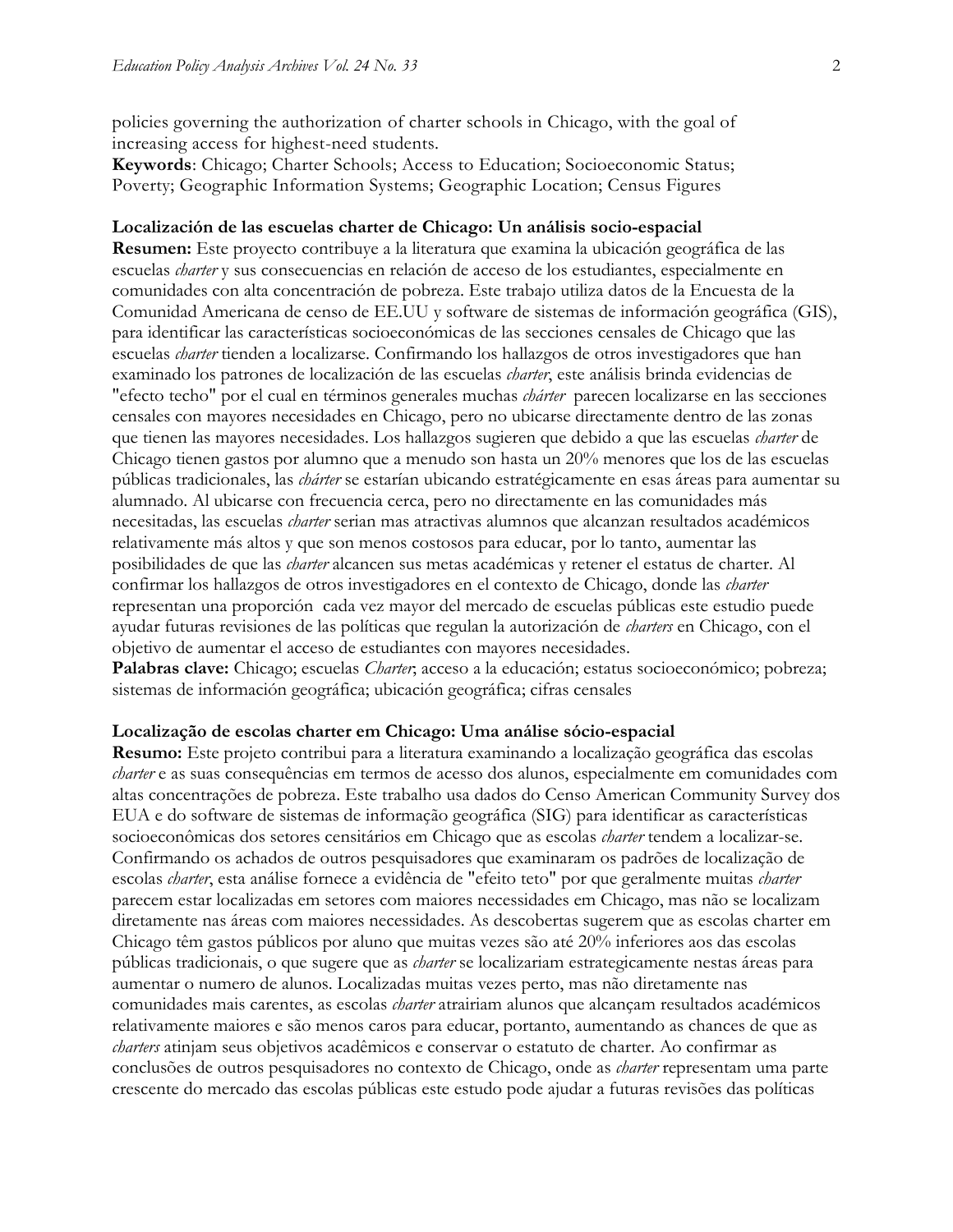relativas à autorização de *charters* em Chicago, com o objetivo de aumentar o acesso para os alunos com maiores necessidades.

**Palavras-chave:** Chicago; escolas *charter*; acesso à educação; status socioeconômico; pobreza; sistemas de informação geográfica; localização geográfica; dados censais

#### **Introduction**

In Chicago's rapidly expanding charter school sector, questions of whom these schools serve and whether they are accessible to highest-need students are critical. This project contributes to this conversation by examining the locations of Chicago's charter schools with respect to census tract level indicators of residents' socioeconomic well-being from the U.S. Census American Community Survey of 2000. These analyses are predicated by a body of research showing that the geographic location of schools has an impact on who enrolls. For many lower-income families, perceived and actual socioeconomic costs may limit their capacity to send their children to schools that are further from home (Andre-Belechy, 2007; Bell, 2009; Teske, Fitzpatrick, & O'Brien, 2009; Theobald, 2005). This study aims to determine whether Chicago charter school locational patterns are typified by the avoidance of highest-need neighborhoods, as researchers have found in other states and municipalities (d'Entremont, 2012; Glomm, Harris, & Lo, 2005; Gulosino & d'Entremont, 2011; Henig & MacDonald, 2002; Lubienski & Gulosino, 2007; Lubienski, Guloiano, & Weitzel, 2009). While this study does not examine student enrollment in Chicago's charter schools, it does present a descriptive analysis of charter school locational patterns within Chicago's complex socioeconomic landscape, which may have important implications for student access.

#### **Background**

In the 1990s and early 2000s, when the number of states with charter school laws grew rapidly, policymakers and policy entrepreneurs (Kingdon, 2011) promoting charter school legislation frequently framed charters as a solution to the problem of urban educational underachievement (Nathan, 1996; Renzulli & Roscigno, 2005). Exempt from many of the regulations governing the operation of traditional public schools, advocates argued that charter schools were poised to develop innovative educational practices that could lead to improved student outcomes (Finn, Manno, & Vanourek, 2001). Those in favor of charter schools also stressed that because charters may neither charge tuition nor restrict admittance by attendance zone, they can drive innovation in a local education market by competing with traditional publi c schools to attract students. Proponents suggested that in this quasi-marketized public school environment, equality of educational opportunity would increase as schools competed to attract families that would now have the opportunity to select a school from a wider array of publically-funded options (Carnoy, Jacobsen, Mishel, & Rothstein, 2005; Chubb & Moe, 1990; Zhang, 2006).

The question of who participates in quasi-marketized public school options such as charters, and what specific family characteristics are associated with a willingness—or capacity to "vote with their feet" remains, to some extent, unanswered (Forman, 2007). Researchers looking at participation in school choice options such as charters have found that parents will often endorse the concept of sending a child to a school-of-choice when responding to a survey (Kleitz, Weiher, Tedin & Matland, 2000), but that this enthusiasm tends to wane when families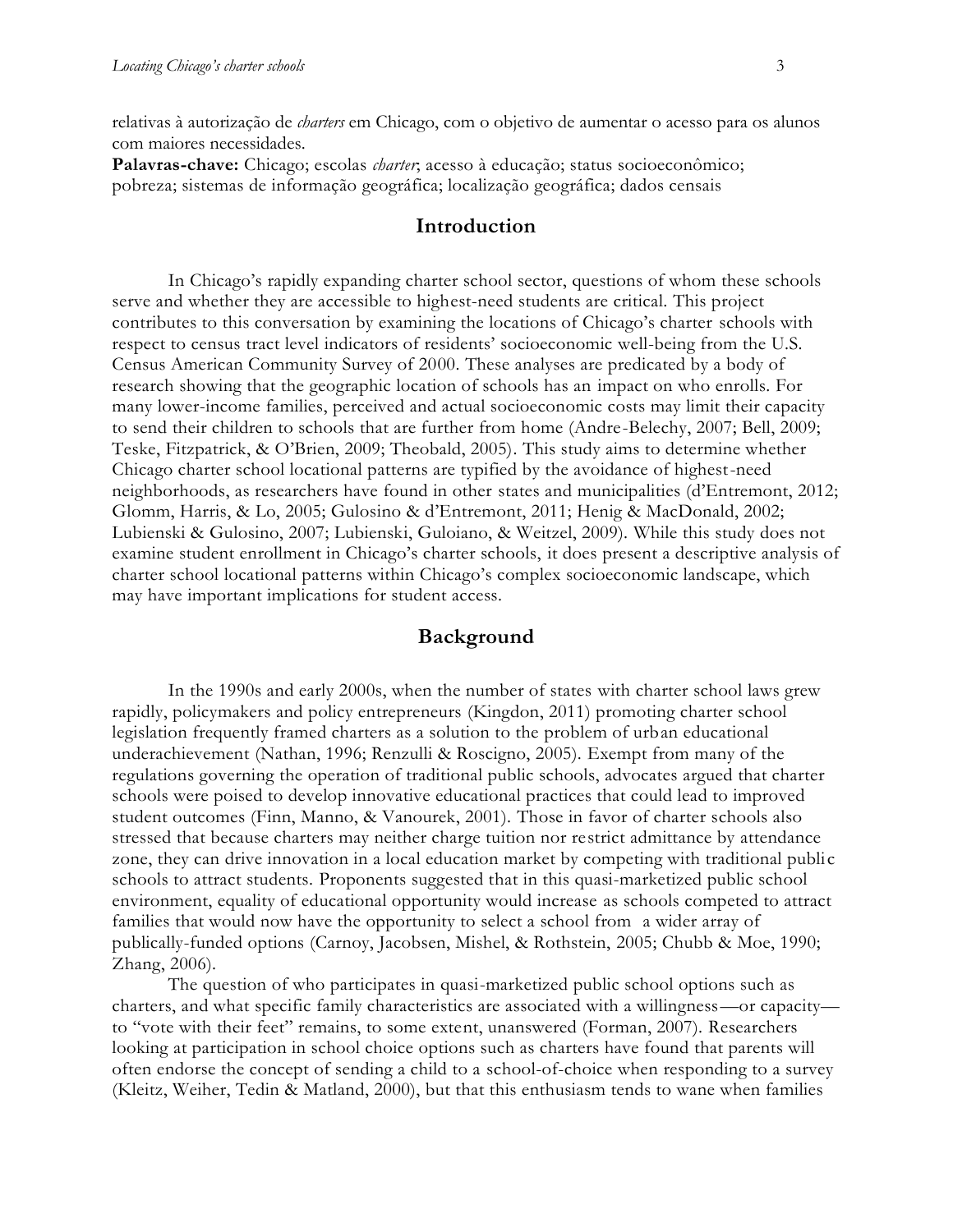are faced with the real-time logistics of enrolling a child in a school further from home (Teske et al., 2009). If there is reason to believe that lower-income families are less likely to send a child to a school further from home, then the capacity of charter schools to benefit these families may hinge on the locations in which they elect to open.

#### **The Intersection of Geography and Education**

During the past two decades, a small number of scholars have suggested that education research should increasingly consider the importance of spatial relationships between schools, communities, and families (Gulson, 2005; Holloway, Hubbard, Jöns, & Pimlott-Wilson, 2010; Hanson, 2009; Robertson, 2009; Taylor, 2007 & 2009). While there has been an increased focus on the inequitable distribution of educational resources, these authors suggest that the impact of geography on access to available resources is often overlooked. Gluson (2005, p. 162) called for scholars in the field of education to more thoroughly investigate the "interaction of policy and the everyday practices of populations that shape, and are shaped by, physical locations, particularly cities." In the current era of neoliberal, market-based reforms, such as charter schools, Holloway et al. (2010) suggested that the spatial distribution of students and schools may impact the capacity of certain populations to access educational opportunity. Hanson (2009, pp. 157-58) similarly noted that "one pathway from education to geography runs through the nexus of provision and consumption, where students with varying degrees of mobility negotiate landscapes of spatially 'fixed' institutions."

Recognizing the importance of spatial relationships, a collection of education researchers have begun to question how geography may impact families' decisions to participate in school choice options that require them to send their child to a school further from home. From voucher programs to inter- or intra-district open enrollment to private schools, studies of parental decision-making have shown that location proves to be an especially important consideration for families (Andre-Bechely, 2007; Bell, 2007, 2009; Bradford, 1990; Martinez, Godwin, & Kemerer, 1996; Schneider et al., 2006; Teske, Fitzpatrick, & Kaplan, 2007; Teske et al., 2009; Theobald, 2005; Willms & Echols, 1992). These researchers emphasize that parents, especially lower-income parents, face logistical and economic hurdles that make it difficult to send a child to a school that is further from home. Even when transportation for the student is provided without cost to families, parents still must decide if the length of time their child will spend on the bus is appropriate. Further, families, themselves, must also be able to access their children's schools, and thus a school further from home may require that families have access to reliable transportation and have the time necessary to travel to and from that school (Teske et al., 2009). Together, these costs may create a disincentive for lower-income families to bypass their neighborhood public schools and send their children to schools further from home.

In addition to the logistical and economic hurdles that families face when sending a child somewhere other than a neighborhood public school, families must also consider the social costs of entering neighborhood or community other than their own. Taylor (2007) explored this line of thinking in the school choice context, and suggested that the selection of a school is a process that involves navigating layers of socioeconomic meaning; thus, families' decisions about the schools to which they send their children reflect the realities of both the economic and social costs of traveling between different neighborhoods. Bell (2007, 2009) argued that families make a series of complex social, economic, and academic assessments of schools, and evaluate whether or not they belong—or wish to belong—to the community in which a given school-of-choice is located. Taken together, the small pool of research on the impact of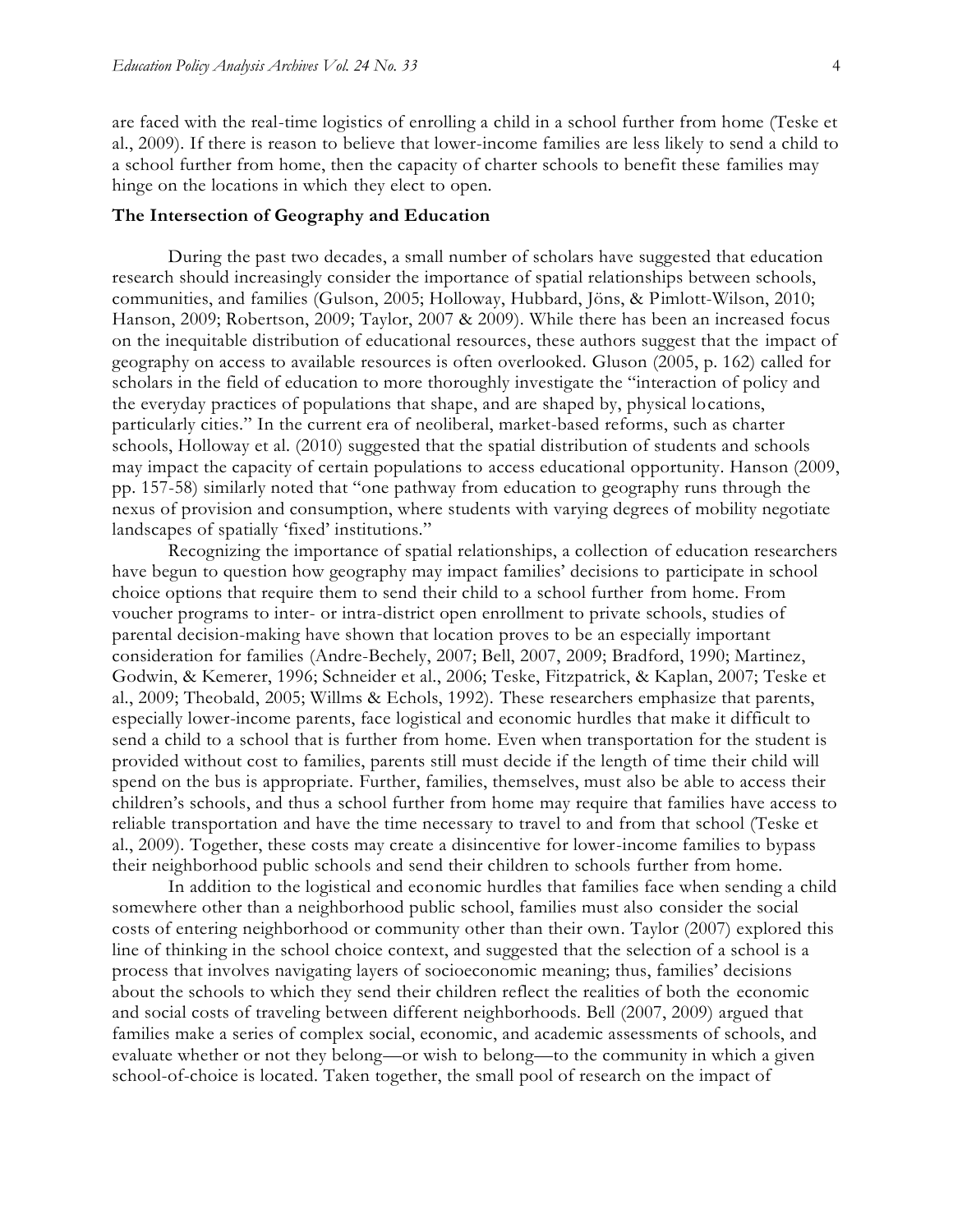geography on family participation in school choice options suggests that the physical locations selected by charter schools may have a significant impact on who enrolls.

#### **Charter School Locational Patterns**

Scholars who have analyzed the locations of charter schools in a selection of municipalities across the country have found that charter schools frequently elect to open in locations that are nearby, but not directly within, areas of highest socioeconomic need. Instead of locating within highest-poverty areas, these researchers found that charter schools often appeared in adjacent, slightly lower-needs areas that bore some markers of upward mobility (d'Entremont, 2012; Glomm et al., 2005; Gulosino & d'Entremont, 2011; Henig & MacDonald, 2002; Lubienski & Gulosino, 2007; Lubienski et al., 2009). Henig and Macdonald (2002) found that charter schools in Washington, DC, clustered in African American neighborhoods with relatively high levels of homeownership and voter participation, as well as in downtown a reas close to subway stations. Research by Glomm et al. (2005) showed that in both California and Michigan, charter schools were more likely to be located in lower-income areas with greater proportions of relatively higher-educated adults. Similarly, Lubienski et al.'s (2009) analysis of charter school locations in Washington, DC, Michigan, and post-Katrina New Orleans found patterns of charters electing to locate in relatively lower-need areas of high-need municipalities. Analyses of charter school locations in New Jersey found parallel examples of charter schools locating just outside areas of highest socioeconomic need (d'Entremont, 2012).

These studies were all descriptive in nature; the authors identified where charter schools were located but did not gather data related to why charter schools chose their locations or the impact of location on student enrollment. There are clearly many factors that might influence a charter school's selection of a particular location, including, for example, the availability of a suitable building, the perceived safety of the area, or the presence of public transportation (Teske et al., 2007, 2009). However, these considerations may lead charter schools to avoid selecting locations in areas where prospective students live. Given the hotly contested question of how charter schools impact local education markets, identifying institutional patterns that affect student access—and therefore outcomes—is an area warranting further research. Plank, Arsen, and Sykes (2000) and Coen, Heinzmann, and Chase (2012) presented evidence that in a context where charter school funding is limited, and where charters operate with fewer per-pupil public dollars than traditional public schools (Batdorff, 2014), attracting higher-performing students may help lower costs. Because most charter schools cannot use admissions criteria to admit pupils and must meet specific student outcome benchmarks to retain their charters, charter schools may have incentive to attract students who are less expensive to educate, i.e., those students who are *relatively* higher-income or *relatively* higher-achieving (Plank et al., 2000). Lubienski et al. (2009) hypothesized that location is one of the only tools that charter schools may leverage to help shape enrollment in a way that supports the success of the school as an institution.

#### **The Chicago Context**

Illinois passed its charter schools law in 1996, during a time when policy entrepreneurs and policymakers at the national and state levels were calling for more "school choice" options in the public school sphere (Renzulli & Roscigno, 2005). Within little more than a decade after the law's passage, more than 100 charter schools were operating in Chicago (Coen et al., 2012; Malone, 2011). The rapid expansion of charter schools was concomitant with a district-wide effort to eliminate low-performing public schools, which resulted in the closure of roughly 100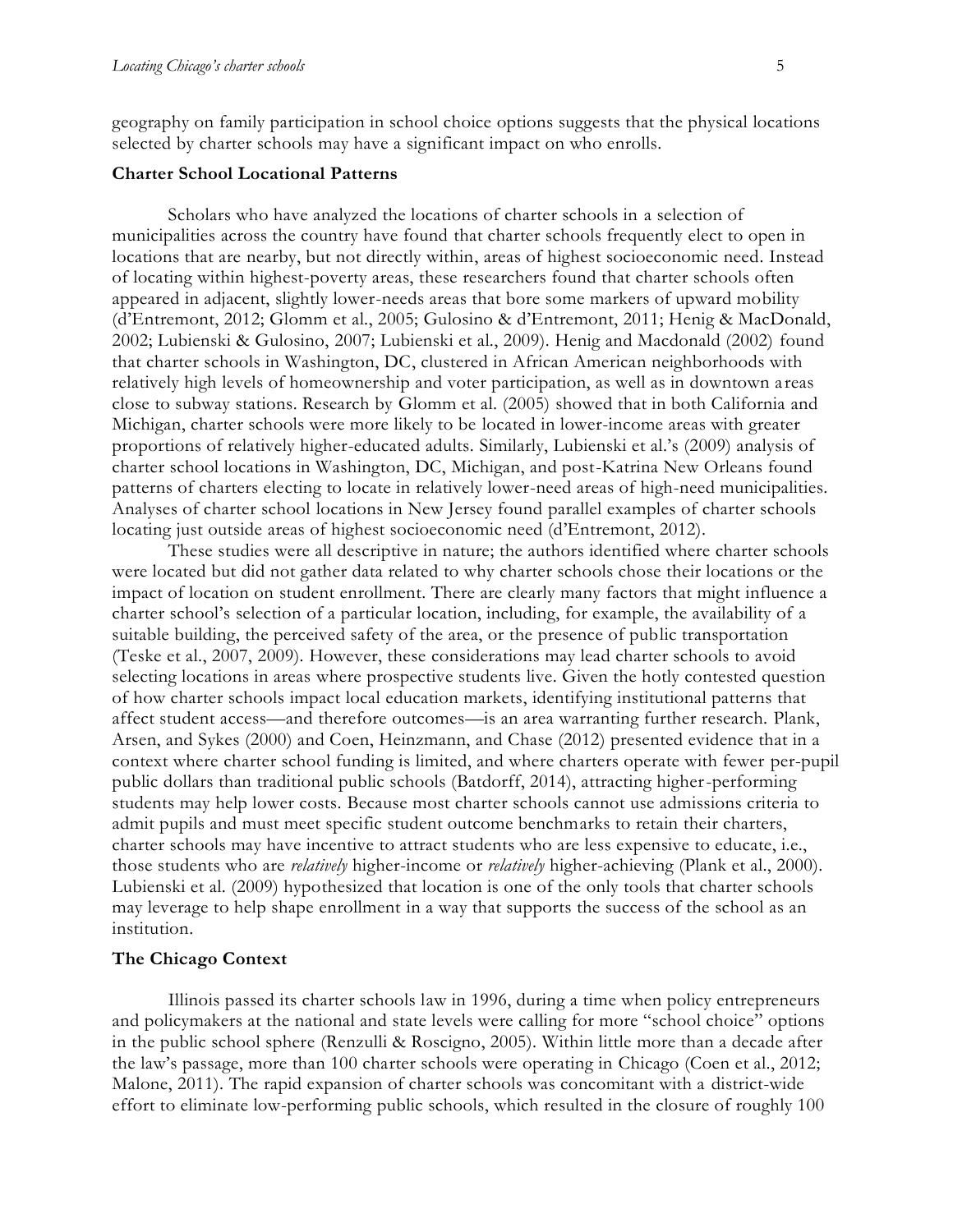of Chicago's traditional public schools between 2001 and 2014 (Lutton, Karp, & Ramos, 2011; Yaccino & Rich, 2013).

The Illinois law authorized local school boards and the State Charter School Commission to grant "charters" to new schools that would operate outside the authority of the Illinois School Code which regulates the state's traditional public schools (Illinois Compiled Statutes, Chapter 105, Section 27A). Among its many distinctions from the Illinois School Code, the Charter Schools Law stated that charters could: hire teachers and administrators without the credentials and certifications typically required of public school staff; use curricula and instructional practices of their own devising; submit bi-annual reports to the state instead of publicly reporting student data; and, finally, have their charter revoked if the school failed to meet benchmarks set by the authorizer (Illinois Compiled Statutes, Chapter 105, Section 27A-2; National Alliance for Public Charter Schools, 2014). The Illinois Charter Schools Law also diverged from the Illinois School Code in that, with few exceptions, it allowed charter schools in Chicago to draw students from any area of the city instead of using attendance zones, and required that students be accepted on a first-come, first-served basis. (Illinois Compiled Statutes, Chapter 105, Section 27A-4; Chicago Public Schools, 2014).

In addition to the statute's regulatory stipulations, the Illinois Charter Schools Law also included a great deal of hortatory language, especially with regard to the types of students that the state hoped charter schools would serve. In its opening paragraphs, the statute specified that charters should "increase learning opportunities for all pupils, with special emphasis on expanded learning experiences for at-risk pupils" (Illinois Compiled Statutes, Chapter 105, Article 27A-2). The article went on to define an "at-risk" pupil as one who, "because of physical, emotional, socioeconomic, or cultural factors, is less likely to succeed in a conventional educational environment" (Illinois Compiled Statutes, Chapter 105, Article 27A-3). The law's language around the prioritization of "at-risk" students instructed charter authorizers to "give priority" to charter school applications proposing to serve a large proportion of "at-risk" students but offered no other guidance and did not outline any measures for holding charter authorizers accountable (National Alliance for Public Charter Schools, 2014).

Despite its language around serving "at-risk" pupils, neither the statute nor the primary charter authorizer in Chicago, the Chicago Board of Education, made any recommendation as to where charter schools should locate until very recently. Chicago's 2013 request for charter school proposals was the first to broach this issue with its identification of two large swaths of land on the south and west sides of the city as "Priority Communities" (Chicago Public Schools, 2013). While the intention of this guidance was likely to increase the number of new charter schools proposed within those communities, only three of the seven new charters granted in 2014 were in located in Priority Communities (Ahmed-Ullah, 2014; Chicago Public Schools, 2013). Among the choices that individuals and organizations proposing charter schools must make, the question of where to physically locate the school undoubtedly looms large; location influences all spheres of a school, especially its pool of prospective students (Lubienski et al., 2009).

This paper will now turn to a descriptive analysis of where Chicago's charter schools have, in fact, elected to locate. The analyses presented here will examine neither the decisionmaking processes by which schools select their locations, nor the impact of location on charter school student enrollment. Instead, the analyses will describe locational patterns of Chicago's charter schools. Specifically, the analyses will examine the location of charter schools with respect to the city's highest-need census tracts—the very areas that are home to many of the "atrisk" students that the state's Charter Schools Law encourages these schools to serve.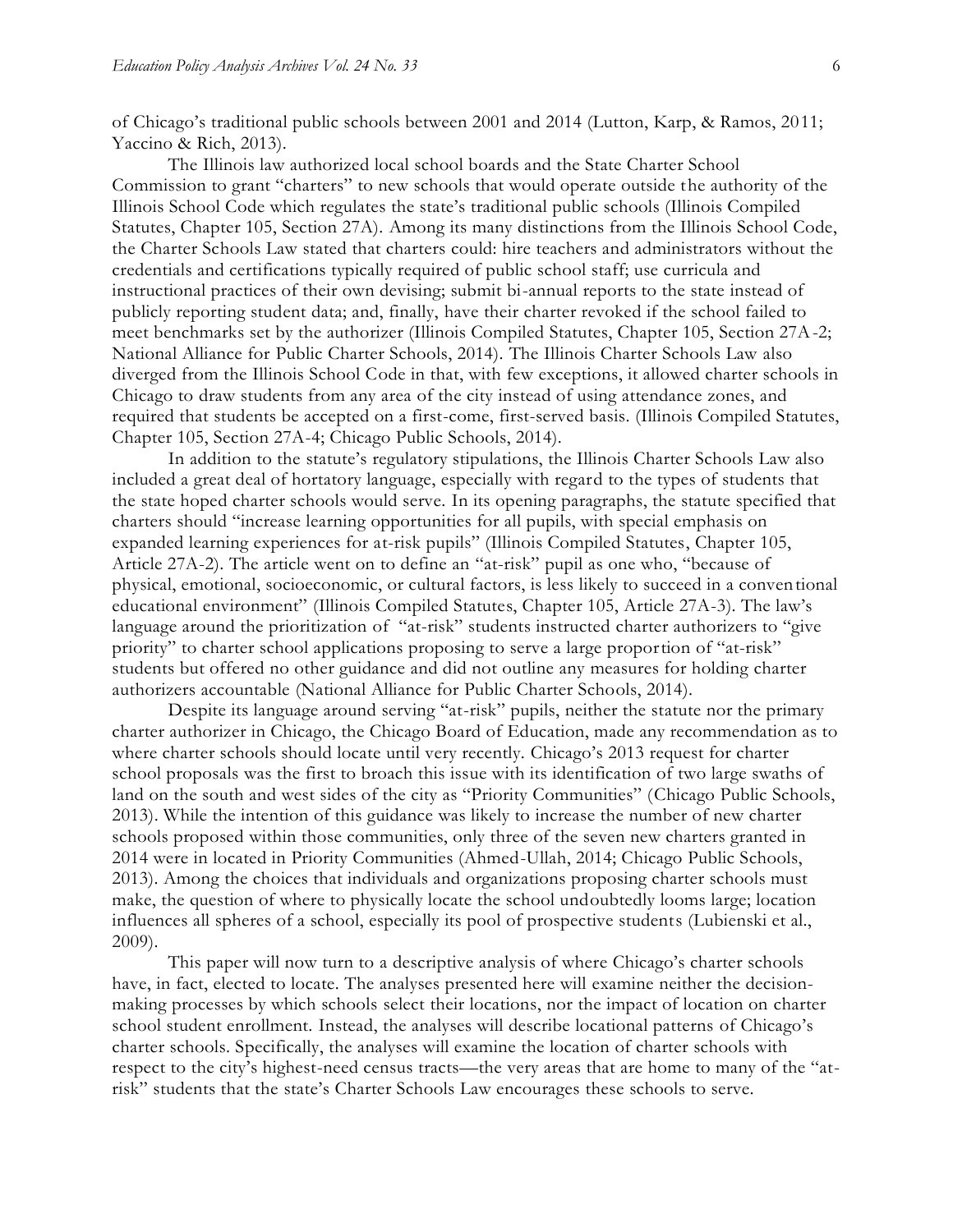#### **Analytic Approach and Results**

Following the example of researchers who have examined charter school locational patterns in other municipalities, in this study I used geographical information systems (GIS) software to analyze the locations of Chicago's charter schools with respect to census tract measures of socioeconomic health.

#### **Data Sources**

In order to understand Chicago's socioeconomic landscape at the time when the city's charter school sector was expanding most rapidly, this study used census-tract-level measures of economic health from the U.S. Census Bureau's American Community Survey (ACS) of 2000. Because it takes multiple years to move from the development of a charter school proposal to the opening of a school, the ACS 2000 data provide a snapshot of the socioeconomic characteristics of Chicago's census tracts at a time when many individuals and organizations were developing charter school proposals and selecting locations for their schools. According to the Illinois State Charter School Commission, there were 134 charter schools operating within the city of Chicago by 2014 and more than half of that number opened in the first 10 years of the Charter Schools Law's existence, between 1998 and 2007 (Illinois State Charter School Commission, 2015; Saba, personal communication). It was also during the first decade of the law's existence that student enrollment in the city's charter schools increased by the largest proportions; for example, between 2005-06 and 2006-07, the percentage of students enrolled in the city's charter schools grew by nearly 30% (Institute on Metropolitan Opportunity, 2014).

#### **Analytic Approach**

Using a methodology similar to that of researchers who examined the locations of charter schools in other municipalities (d'Entremont, 2012; Glomm et al., 2005; Henig & McDonald, 2002; Lubienski et al., 2009), the present analyses utilized the following census tract level indicators from the American Community Survey of 2000: (1) the percent of unemployed residents, (2) the poverty rate among families with children under 18, (3) the percent of households renting their home, (4) the percentage of adults with less than a high school degree, and (5) the percentage of the population between the ages of 5 and 20. As detailed in Table 1, across Chicago's census tracts, there is a great deal of socioeconomic diversity. For example, while the city's mean poverty rate for families with children under 18 was 23%, the standard deviation was also 19%, reflecting a great range in poverty rates among the city's census tracts. By comparing these socioeconomic measures across the city's census tracts with and without charter schools, it is possible to speak in broad strokes about the areas in which charter schools tend to locate.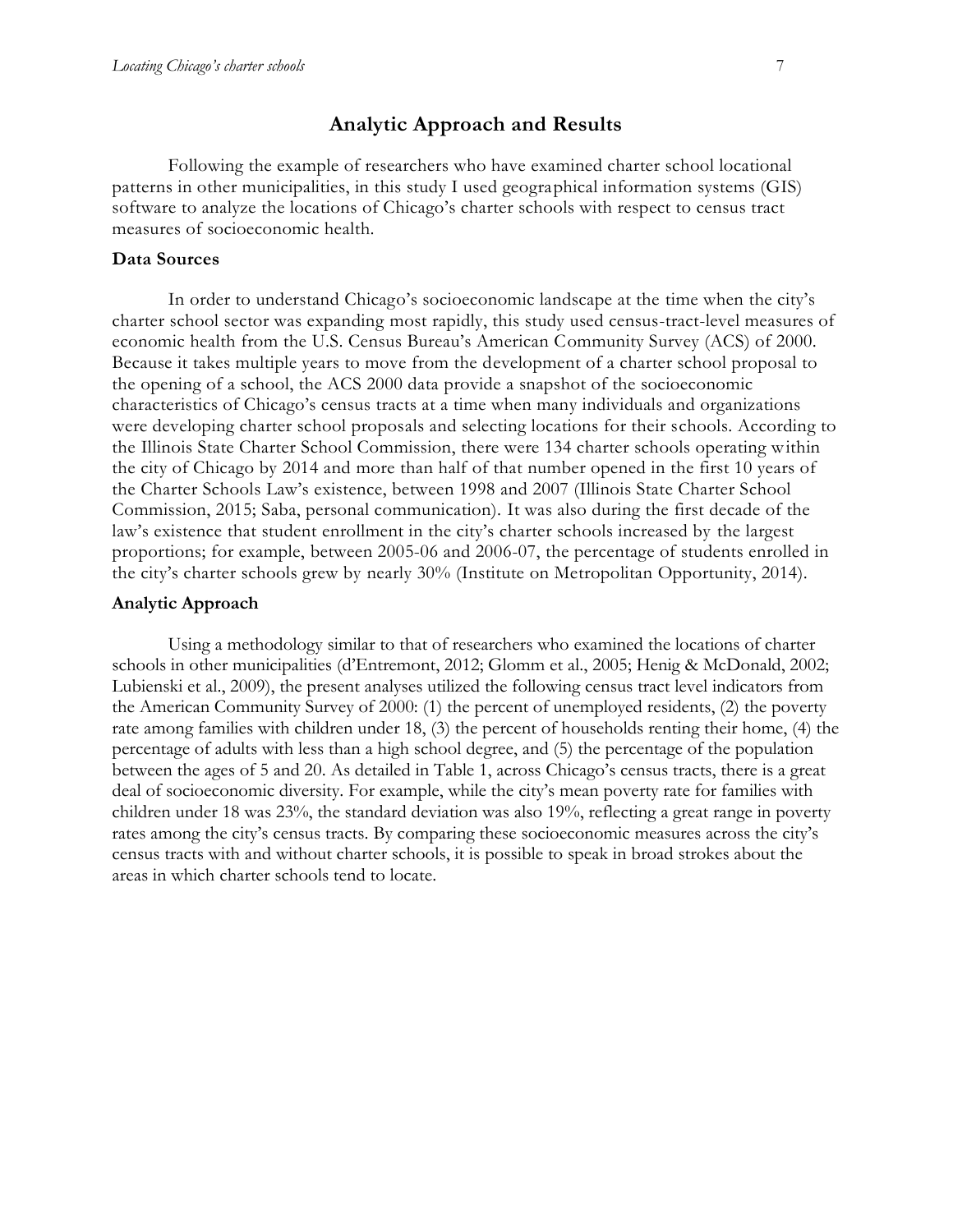| $\leftrightarrow$<br>$\sim$<br>Indicator                               | Mean   | <b>Standard Deviation</b> |
|------------------------------------------------------------------------|--------|---------------------------|
| Renter households                                                      | 58%    | 23%                       |
| Unemployment rate                                                      | $13\%$ | $11\%$                    |
| Poverty rate for families with children under 18                       | 23%    | 19%                       |
| Adult population with less than a high school<br>diploma or equivalent | $31\%$ | $17\%$                    |
| Proportion of school-age residents (ages 5-20)                         | 23%    | 10%                       |

Table 1 *Average census tract level measures of poverty in Chicago*

*Note:* Data from U.S. Census 2000 American Community Survey.

Because this project is specifically interested in the location of Chicago's charter schools with respect to the city's census tracts of highest socioeconomic need, I needed to identify the level of socioeconomic need in each of Chicago's more than 800 census tracts. Following the example of d'Entremont (2012), I assigned each census tract a socioeconomic need index score by summing the five ACS 2000 variables listed above and then normalizing the scores. Using ArcGIS 10.3, I developed a geodatabase by beginning with a map of Chicago's census tracts from the 2000 Census, adding each census tract's socioeconomic need index score, and then mapping the geocoordinates of every charter school that operated in Chicago between 1998 and 2013. In order to understand the accessibility of charter schools to highest-need students, ArcGIS was then used to identify where charter schools were located with respect to Chicago's census tracts with the highest socioeconomic need index scores.

#### **Results**

T-tests comparing census tracts with and without charter schools confirmed that, broadly speaking, charter schools tended to locate in census tracts where residents were less economically stable and where there were more school-age residents. Compared to Chicago's census tracts without charter schools, those census tracts with charter schools had higher: (1) proportions of renter-occupied housing, (2) proportions of adults with less than a high school diploma or equivalent, (3) proportions of school-age residents, (4) poverty rates for families with children under 18, and (5) unemployment rates (Table 2). And, accordingly, census tracts with charter schools also had significantly higher average socioeconomic need index scores than did census tracts without charter schools, averaging .6 and .1, respectively. Within this context, however, the present study is concerned with whether or not a "ceiling" effect appeared to limit the number of charter schools that located within Chicago's highest-need census tracts. Put another way, given that Chicago's charter schools tended to locate in the city's higher-needs census tracts, among these census tracts, did charter schools locate in those census tracts that were relatively more or relatively less advantaged?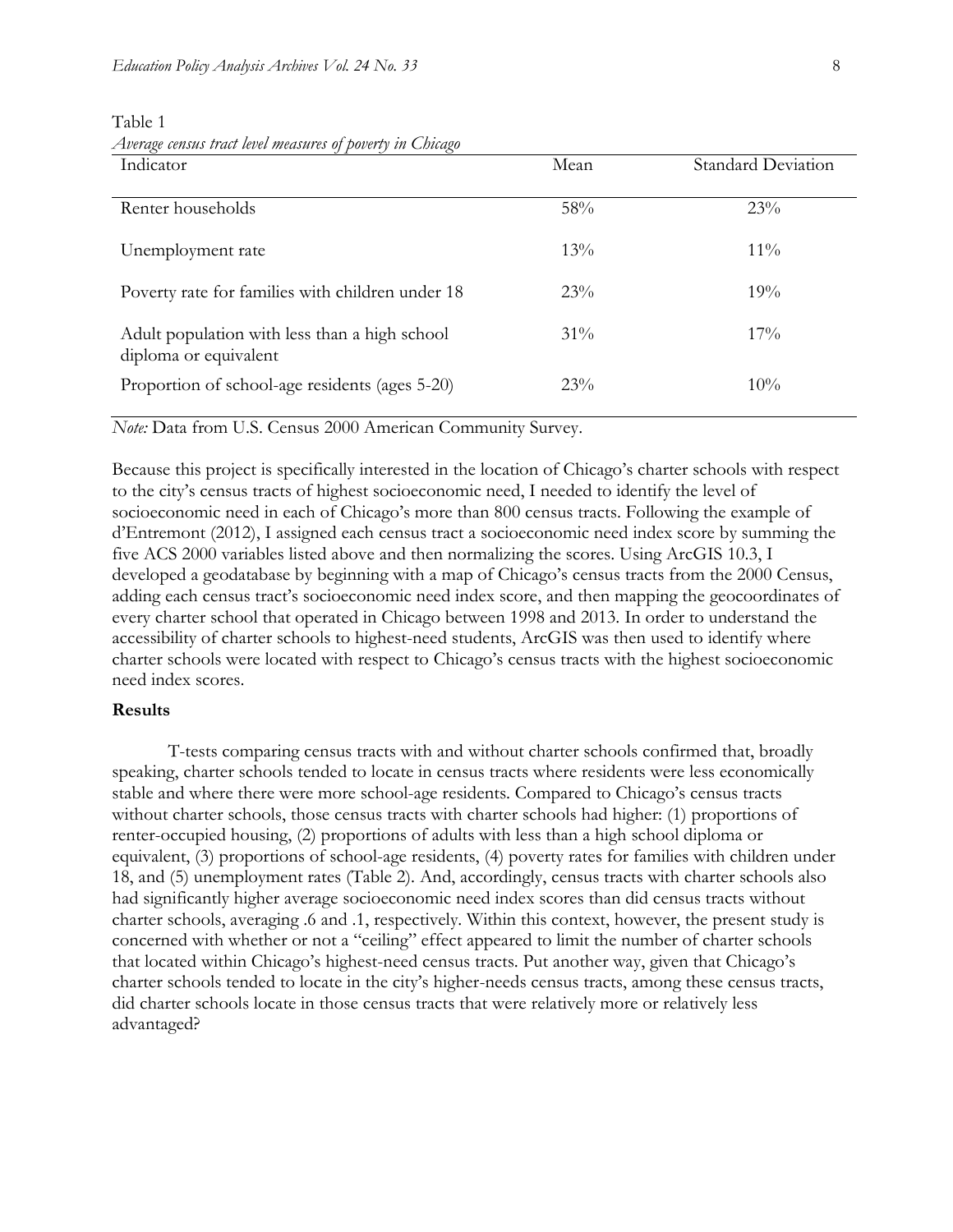Table 2

| Indicator                                                                 | Tracts With a  | Tracts Without a |
|---------------------------------------------------------------------------|----------------|------------------|
|                                                                           | Charter School | Charter School   |
| Renter households**                                                       | 64%            | $57\%$           |
| Unemployment rate***                                                      | 19%            | 12%              |
| Poverty rate for families with children under 18***                       | 34%            | 21%              |
| Adult population with less than a high school diploma<br>or equivalent*** | 40%            | 30%              |
| Proportion of school-age residents (ages 5-20)***                         | 29%            | $22\%$           |
| Index of Socioeconomic Need***                                            | .6             | $\cdot$ 1        |

*Means Comparisons of Socioeconomic Indicators in Chicago's Census Tracts With and Without Charter Schools*

*Note:* \*\**p*<.01, \*\*\**p*<.001. Data from U.S. Census 2000 American Community Survey.

In order to determine where Chicago's charter schools located with respect to the city's highest-need census tracts, I first needed to identify which, among the city's more than 800 census tracts, were those of highest socioeconomic need. To do this, I used the normalized 5-item index of socioeconomic need and then categorized each census tract based on how many standard deviation units its index score was from the city mean. The city's charter schools were then flagged according to their census tract's level of socioeconomic need, as measured by its distance from the city mean. Figure 1 displays the number of charter schools located in census tracts representing different bands of socioeconomic need, where a negative score reflects lower need and a positive score reflects higher need. The distribution represents a fairly normal curve; the largest proportion of charter schools was located in census tracts with socioeconomic characteristics that reflected the city average or census tracts with slightly higher-than-average levels of need. Given the Charter Schools Law's prioritization of serving "at-risk" students (Illinois Compiled Statutes, Chapter 105, Article 27A), the proportion of schools in census tracts with socioeconomic index scores more than 1.5 standard deviation units above the city mean appears small. Considered through the lens of geography, it is reasonable to question whether student access to charter schools may be limited in these highest-need census tracts because few charter schools have elected to locate within them.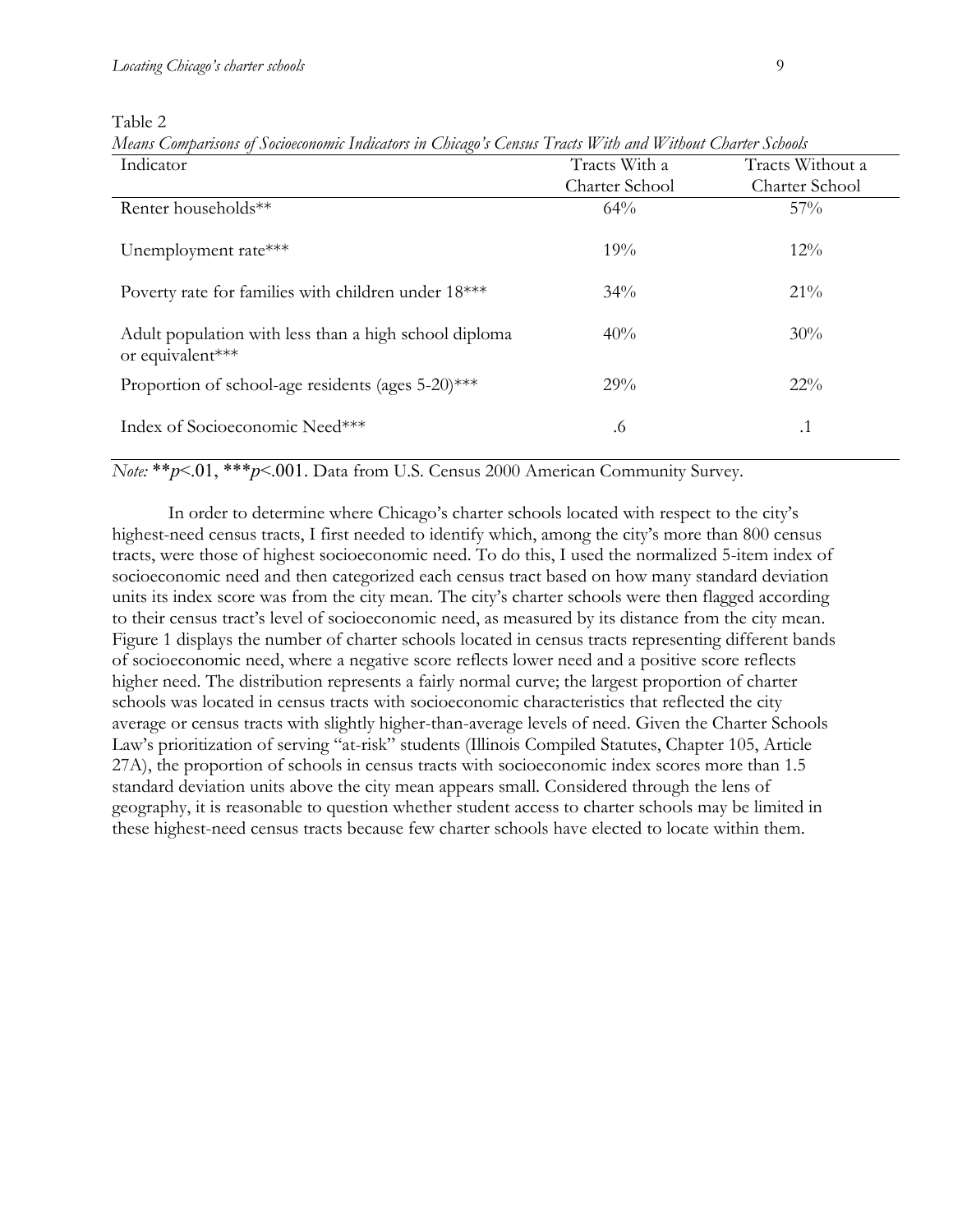$\overline{a}$ 



*Figure 1.* Counts of Chicago charter schools in census tracts categorized by the number of standard deviation units the census tract's socioeconomic need index score was from the city mean

To further explore the issue of access to charter schools for residents of Chicago's highestneed census tracts, I looked at those census tracts with socioeconomic index scores that were more than 1.5 standard deviation units above the city mean, and identified where the tract's closest charter school was located. For these "highest-need" census tracts, those with a socioeconomic need index score more than 1.5 standard deviation units above the city mean (*n* =60), ArcGIS was used to determine whether there was a charter school located: (1) within the census tract itself, (2) within or directly on the border of an adjacent census tract of lower socioeconomic need, or (3) within or directly on the border of an adjacent census tract of similar or higher socioeconomic need.<sup>1</sup>

As displayed in Figure 2, 19 of the 60 highest-need census tracts in Chicago had a charter school located directly within its boundaries. For the remaining 41 highest-need census tracts, the closest charter school was most likely located in a nearby census tract of lower socioeconomic need—those census tracts with a socioeconomic need index score less than 1.5 standard deviation units above the city mean. As displayed in Figure 3, for 28 of these 41 highest-needs tracts *without* charter schools, the closest charter school was located in or on the border of a nearby census tract of lower socioeconomic need; for the remaining 13, the closest charter school was located in a similar, highest-needs census tract.

In other words, for the residents of Chicago's 60 highest-need census tracts, the closest charter school was most likely to be located in a nearby, lower-needs census tract and less likely to be located in a nearby tract of similar or higher need. Even though highest-need census tracts are often contiguous with other census tracts of highest socioeconomic need, the closest charter school

<sup>&</sup>lt;sup>1</sup> In cases where a census tract had a charter school in both a neighboring tract of lower need and in a neighboring tract of higher socioeconomic need, the charter school that was physically closest to the census tract in question was counted.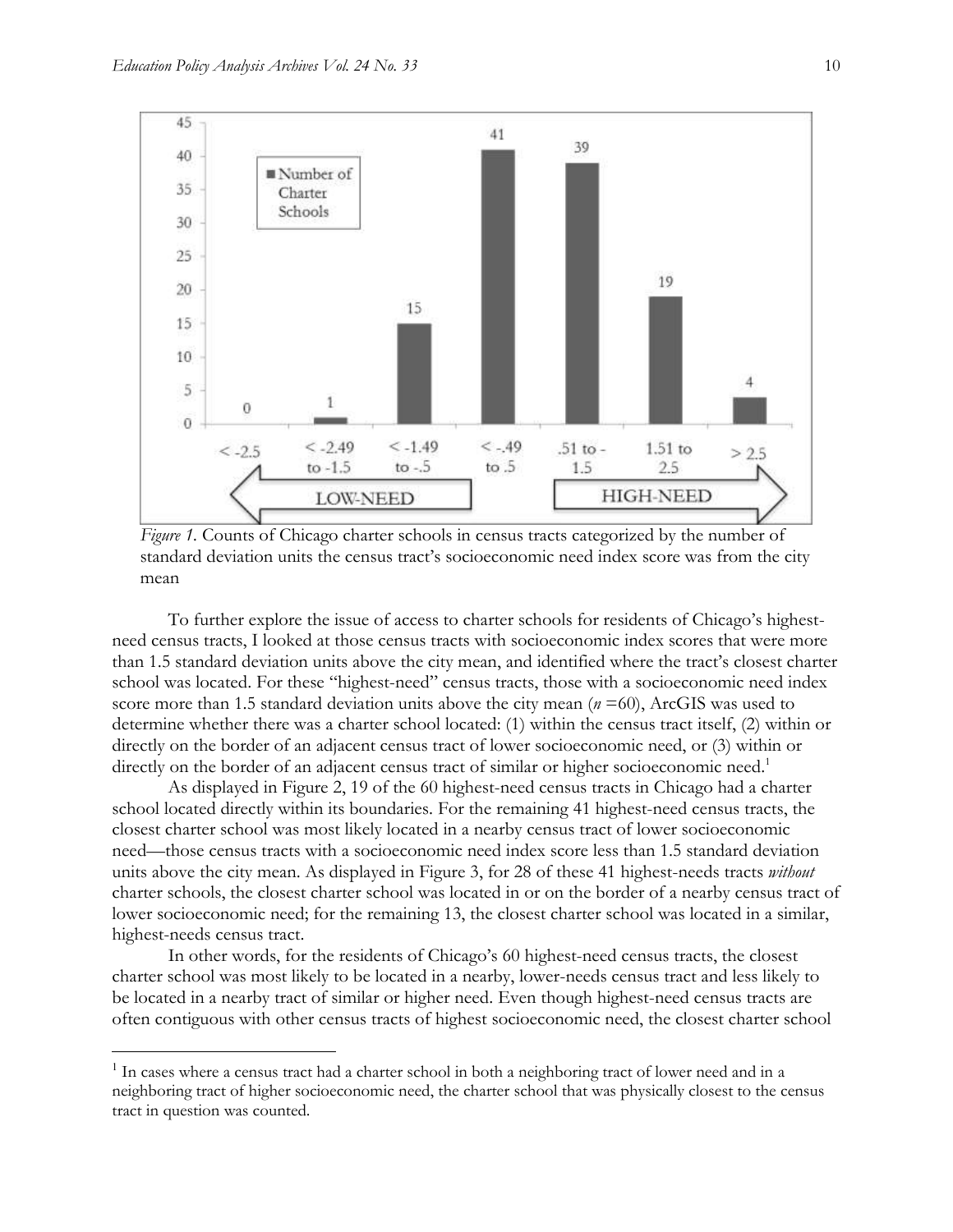was still most likely to be located in a nearby, lower-needs tract. This pattern is noteworthy as it implies that charter school operators may have some disincentive to locate in a highest-need tract.



*Figure 2.* Count of the number of highest-need census tracts with and without a charter school located directly within its boundaries



*Figure 3.* Among highest-need census tracts *without* a charter school located within its boundaries, counts of those where the closest charter school is in a lower-needs tract versus a similar or higher-needs tract

Examples of this pattern can also be understood by examining maps of charter school locations overlaid onto maps displaying the socioeconomic need index scores of the city's census tracts. Two maps displaying areas of the city that exemplify charter school avoidance of highest-need census tracts are presented below. Map 1 represents a roughly 3 by 4 mile area of Chicago encompassing parts of seven neighborhoods to the southwest of downtown, and Map 2 represents a roughly 2 by 3 mile area directly west of downtown. Visual inspection of these two maps brings the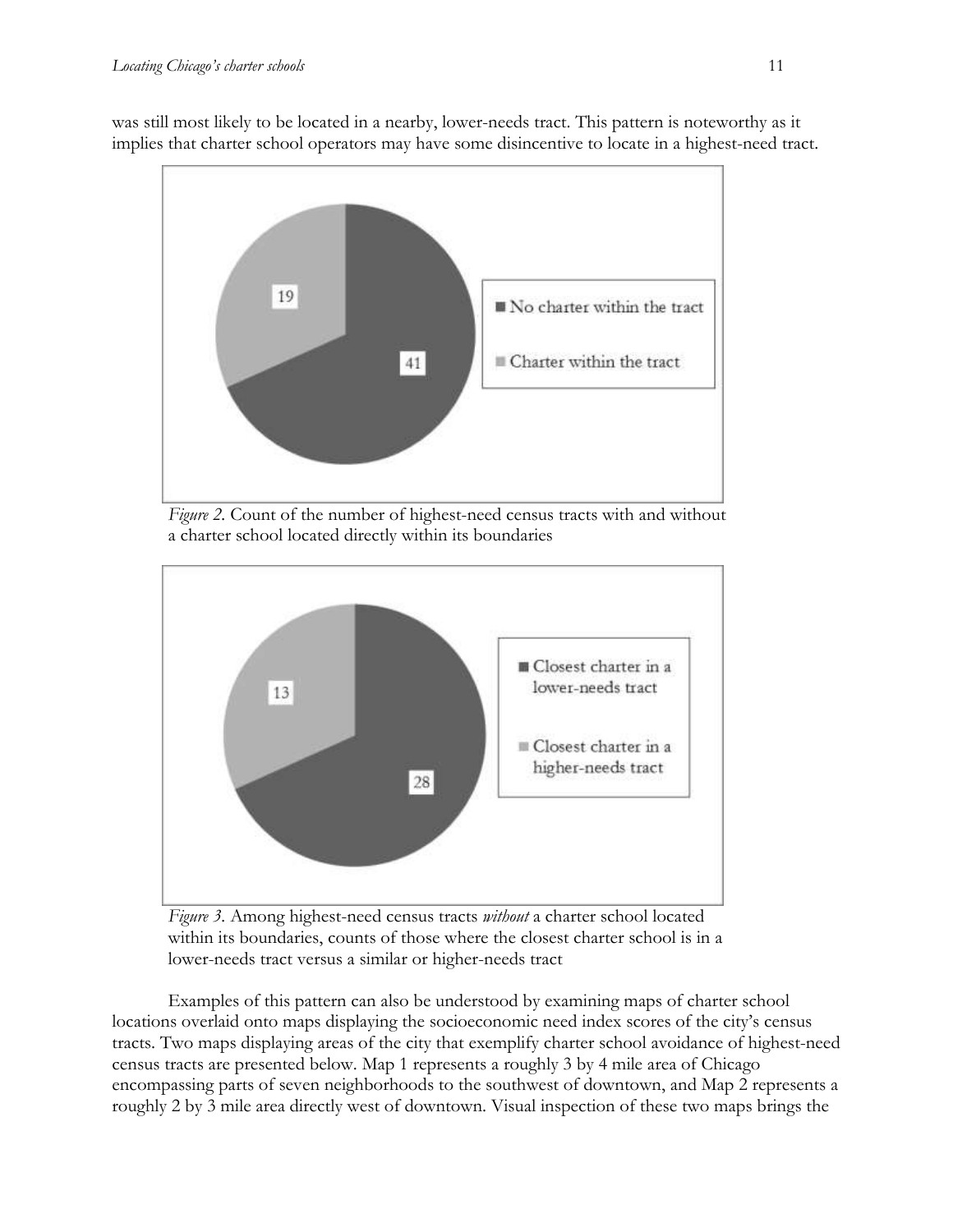statistical findings to life. Both maps present multiple instances where the charter school closest to a highest-need census tract is located within a nearby lower-needs census tract, or on the border of a nearby lower-needs tract. Other researchers have described similar patterns of charter schools locating near, but not directly within, certain areas as "encirclement" (d'Entremont, 2012; Lubienski et al., 2009).



*Figure 4.* Map including portions of the following neighborhoods: Back of the Yards, Gage Park, Englewood, Archer Heights, West Edison, Bridgeport, and McKinley Park. Yellow flags represent the location of charter schools. Shading reflects the number of standard deviation units the census tract's socioeconomic need index score was from the city mean. Census tracts shaded in the lightest blue represent areas of lowest socioeconomic need, those shaded darkest blue represent areas of highest socioeconomic need.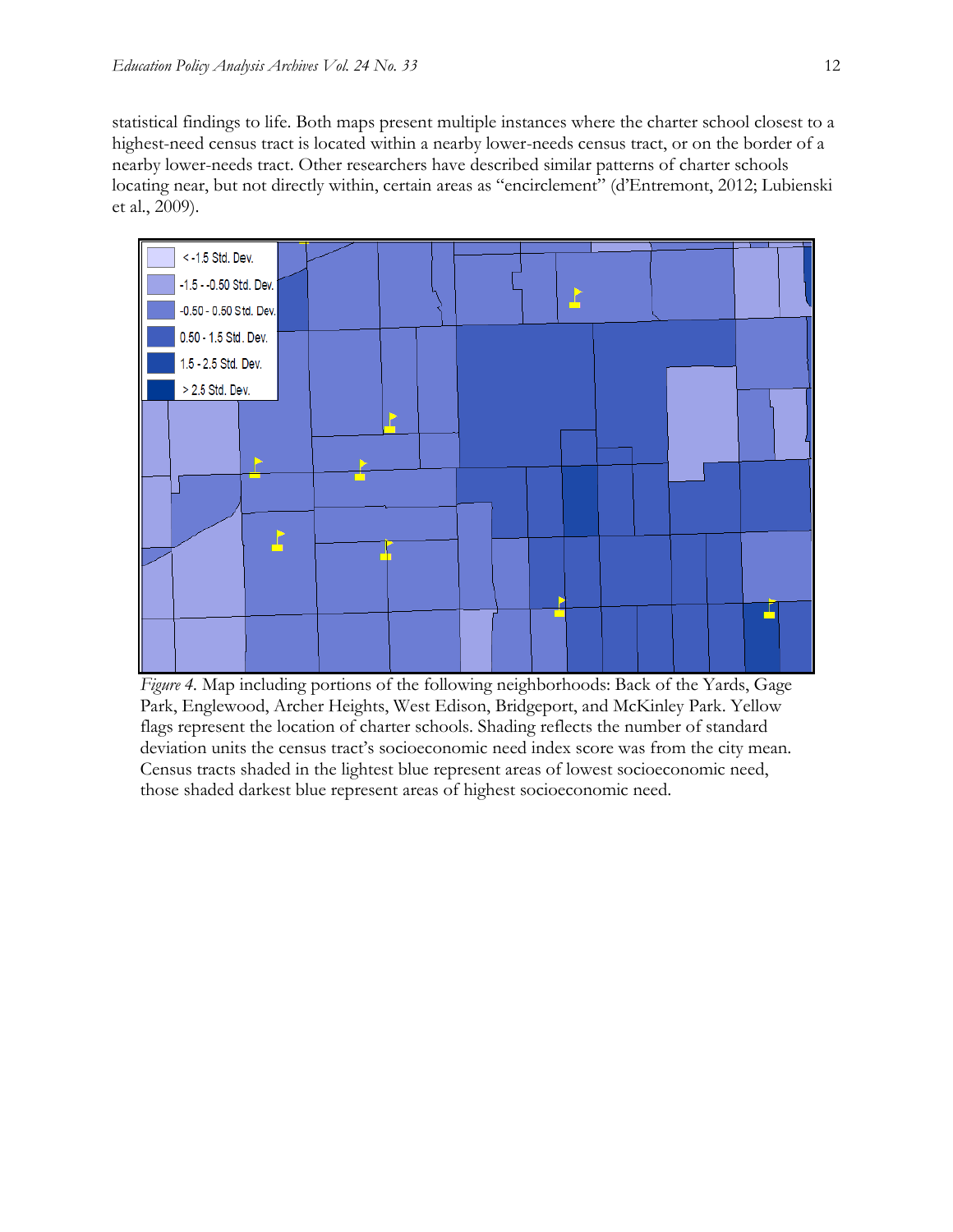

*Figure 5.* Map including portions of the following neighborhoods: South Austin, West Garfield Park, and West Humboldt Park. Yellow flags represent the location of charter schools. Shading reflects the number of standard deviation units the census tract's socioeconomic need index score was from the city mean. Census tracts shaded in the lightest blue represent areas of lowest socioeconomic need, those shaded in the darkest blue represent areas of highest socioeconomic need

## **Discussion**

The spatial analysis identified a pattern showing that charter schools were more likely to locate near Chicago's highest-need census tracts rather than directly within them. These results align with the findings of similar studies of charter school locational patterns in other areas of the country including Washington, D.C., New Orleans, Michigan, California, and New Jersey (d'Entremont, 2012; Glomm et al., 2005; Gulosino & d'Entremont, 2011; Henig & McDonald, 2002; Lubienski & Gulosino, 2007; Lubienski et al., 2009). Coupled with research showing that parents are most likely to send children to schools closer to home (Andre-Bechely, 2007; Bell, 2007, 2009; Bradford, 1990; Martinez et al., 1996; Schneider, Elacqua, & Buckley, 2006; Teske et al., 2007, 2009; Theobald, 2005; Willms & Echols, 1992), the fact that charter schools are more likely to encircle—rather than locate directly within—highest-need areas may have important implications for access amongst students living in those highest-need census tracts.

One might make the argument that charter schools avoid locating in highest-need areas because these areas lack appropriate building space. Chicago's charter schools, however, frequently open in vacant traditional public school buildings (Lutton et al., 2011) and, in just fewer than half of Chicago's 60 highest-need census tracts, there was a closed traditional public school building present in the census tract by 2013. Given that only 19 of the 60 highest-need tracts had a charter school, but almost half were home to a closed public school building, it seems unlikely that it was simply a lack of available space that kept charter schools at bay. Other arguments suggesting that crime or inaccessibility might deter charters from opening in highest-need census tracts overlooks the fact that the Illinois Charter Schools law implores charters to serve "at-risk" students (Illinois Compiled Statutes, Chapter 105, Article 27A) who may live in highest-need census tracts, and for whom traveling to a school further from home is a less feasible option.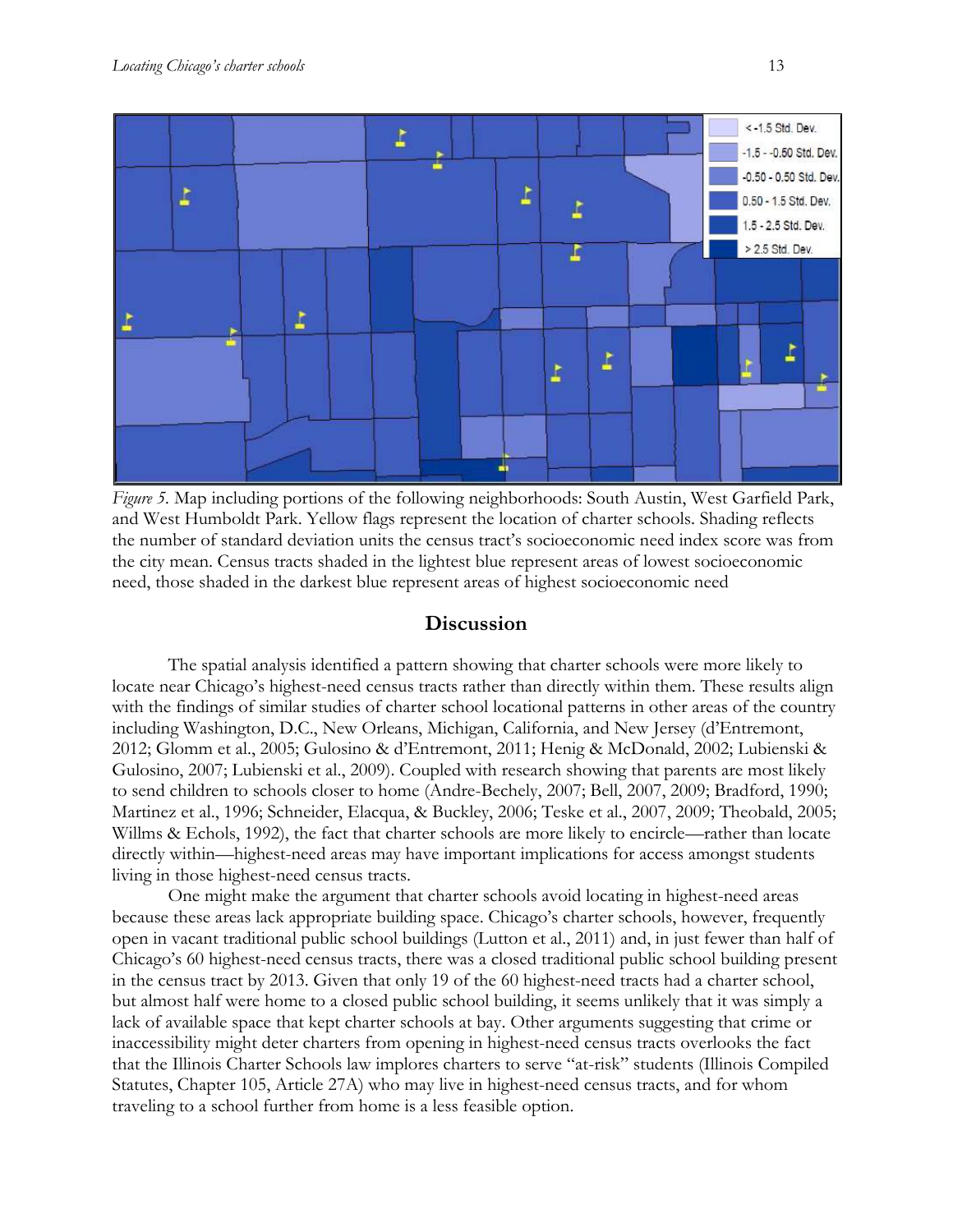The extent to which charter school organizational behavior is shaped by hortatory language encouraging charters to prioritize serving "at-risk" students is unclear. The realities of the competitive and accountability-driven environment in which charter schools operate suggest that charter schools must be strategic about the organizational decisions that they make. The Illinois Charter Schools law did specify relatively strict expectations for meeting accountability benchmarks which, according to analysis by the Great Lakes Center for Education Research and Practice (Miron, 2007), accounts for the fact that Illinois revoked a larger percentage of charters than other Midwestern states in the first decade of the Illinois law's existence (Miron, 2007).

Further, in a financial context where charter schools typically operate with 70-75% of the per-pupil funding of a traditional Chicago public school (Ahmed-Ullah, 2011), the pressure on charter schools to find efficient means by which to educate students is all the greater. Other researchers have hypothesized that charter schools may leverage location to help shape enrollment. More precisely, these authors have suggested the possibility that charter schools may strategically avoid locating in highest-need areas in order to ensure that a quorum of relatively more advantaged students—who require fewer resources to educate—will enroll (d'Entremont, 2012; Lubienski et al., 2009). If attracting higher-achieving, lower-cost students is a rational goal for organizations that operate under the threat of closure, should they fail to meet accountability benchmarks (Miron, 2007), the question of how to encourage charter schools to locate in highest-need areas remains unanswered.

#### **Limitations and Future Research**

While the current study presents descriptive data suggesting that Chicago's charter schools are more likely to locate nearby rather than directly within census tracts of highest socioeconomic need, it does not speak to why this occurs and how it may impact student enrollment. Given the fact that charter schools are unlikely to locate in highest-need census tracts, it is then important to understand how far students living in those census tracts typically travel between home and school. Future research should use administrative data from the Chicago Public Schools to explore whether students in highest-needs census tracts tend to enroll in schools that are further afield, as compared to the distance between their home and their traditional neighborhood public school. Similarly, it is critical to determine whether students in highest-need census tracts enroll in charter schools, and if they do, to look at how far they must travel to get to school. Another related set of questions would look at the geography of charter school student enrollment and ask, how far do charter school students typically travel to attend school each day? What are the socioeconomic characteristics of the census tracts in which charter school students live, as compared to the census tracts in which the charter schools they attend are located?

In addition to leaning more about the flow of students between home and school across urban landscapes, it would benefit policymakers to understand why charters locate where they do and how they can be encouraged to move into highest-needs communities. Research focused on collecting data from charter school leaders and, where applicable, charter schools' education management organization staff, could examine their organizational behavior and decision-making processes. By gaining insight into how charter schools make important decisions such as the selection of a location for their school, this line of research could identify ways in which policymakers could encourage and facilitate the opening of charter schools in highest-need areas. Developing a better understanding of how school location is associated with student enrollment and how charters select locations for their schools would be highly relevant to the present context in Chicago. The 2013 identification of "Priority Communities" for new Chicago charter school campuses (Chicago Public Schools, 2013) suggests a growing awareness of the interplay between school location and student access. Further exploration of the spatial movement of students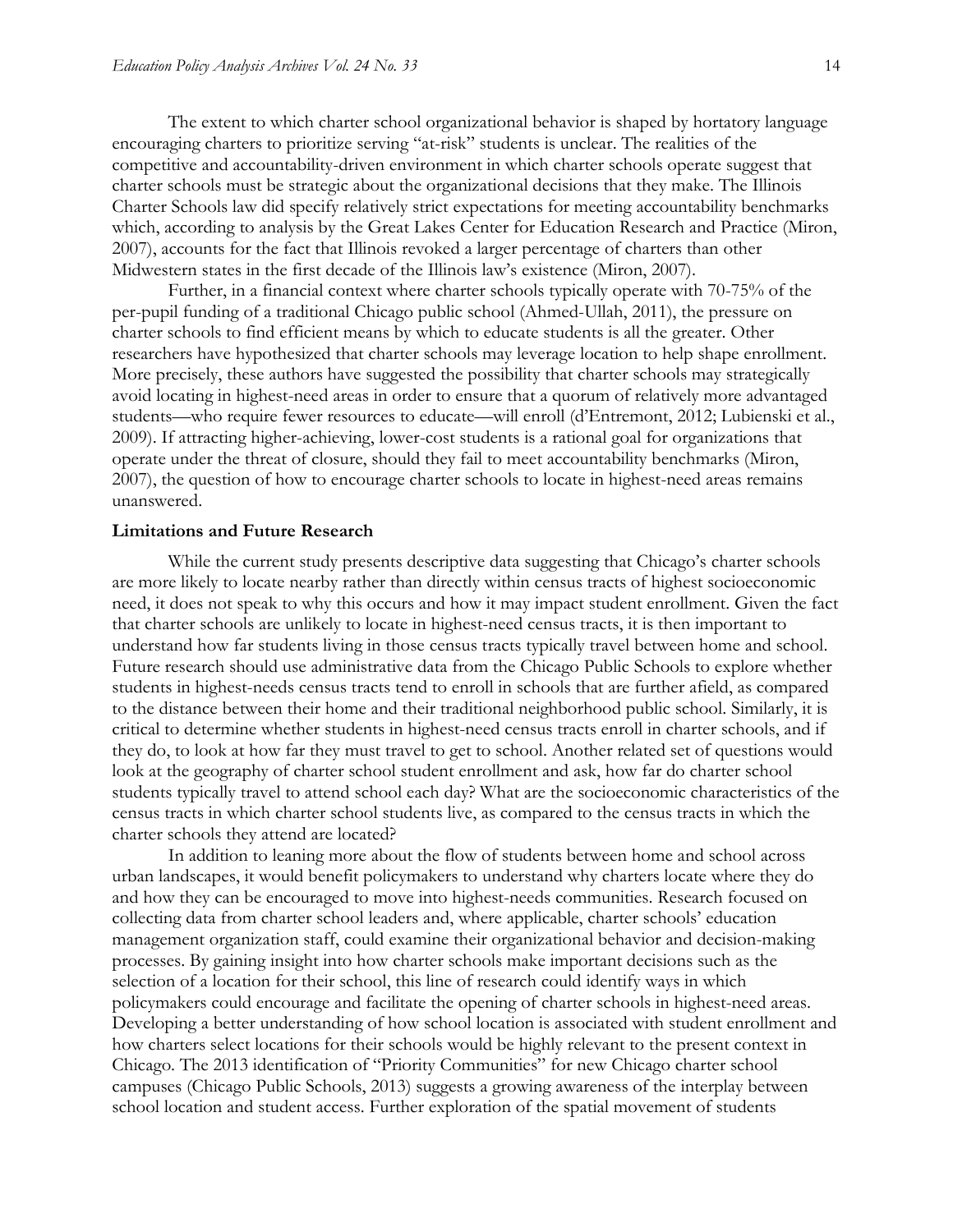between home and school would help Chicago, as well as states and districts across the country, understand how geography influences the implementation of charter school policy. Specifically, this research could help policymakers understand if geographic hurdles may prevent highest-need students from enrolling in charter schools, and how changes to policy could expand access. Without a more specific understanding of the spatial and geographic dynamics of the charter school sector, the limited presence of charters in highest-needs areas may continue, as well as the likely underrepresentation of highest-need students in charter school classrooms.

### **References**

- Ahmed-Ullah, N. (2011, August 3). Charter schools want more money from CPS. *Chicago Tribune.* Retrieved from: [http://articles.chicagotribune.com/2011-08-03/news/ct-x-w-cps-blog-](http://articles.chicagotribune.com/2011-08-03/news/ct-x-w-cps-blog-0803-20110803_1_andrew-broy-charter-schools-charter-supporters)0803-20110803\_1\_andrew-broy-charter-schools-charter-supporters
- Ahmed-Ullah, N. (2014, January 22). CPS votes to open 7 more charter schools. *Chicago Tribune*. Retrieved from: [http://articles.chicagotribune.com/2014-01-22/news/chi-amid](http://articles.chicagotribune.com/2014-01-22/news/chi-amid-protests-cps-considers-up-to-17-new-charter-schools-20140122_1_charter-schools-andrew-broy-charter-expansion)[protests-cps-considers-up-to-17-new-charter-schools-20140122\\_1\\_charter-schools](http://articles.chicagotribune.com/2014-01-22/news/chi-amid-protests-cps-considers-up-to-17-new-charter-schools-20140122_1_charter-schools-andrew-broy-charter-expansion)[andrew-broy-charter-expansion](http://articles.chicagotribune.com/2014-01-22/news/chi-amid-protests-cps-considers-up-to-17-new-charter-schools-20140122_1_charter-schools-andrew-broy-charter-expansion)
- Andre-Bechely, L. (2007). Finding space and managing distance: Public school choice in an urban California district. *Urban Studies*, 44(7), 1355-1376. <http://dx.doi.org/10.1080/00420980701302304>
- Batdorff, M. (2014). *Charter school funding: Inequity expands*. Little Rock, AR: Arkansas Department of Education.
- Bell, C. (2009). Geography in parental choice. *American Journal of Education*, 115(4), 493-521. <http://dx.doi.org/10.1086/599779>
- Bell, C. (2007). Space and place: urban parents' geographical preferences for schools. *Urban Review: Issues and Ideas in Public Education*, 39(4), 375-404. <http://dx.doi.org/10.1007/s11256-007-0059-5>
- Bifulco, R., Ladd, H., (2007). School choice, racial segregation, and test-score gaps: evidence from North Carolina's charter school program. *Journal of Policy Analysis and Management*, 26(1), 31-56. <http://dx.doi.org/10.1002/pam.20226>
- Bradford, M. (1990). Education, attainment and the geography of school choice. *Geography*, 75,  $3-16.$
- Carnoy, M., Jacobsen, R., Mishel, L., & Rothstein, R. (2005). *The charter school dust-up*. Washington, DC: Economic Policy Institute.
- Chicago Public Schools. (2013). Request for Proposals for New Schools. Retrieved from: [http://www.cps.edu/newschools/documents/rfp\\_fornewschools.pdf](http://www.cps.edu/newschools/documents/rfp_fornewschools.pdf)
- Chicago Public Schools. (n.d.). Charter schools information page. Retrieved from: [http://www.cps.edu/Schools/Elementary\\_schools/Pages/Charter.aspx](http://www.cps.edu/Schools/Elementary_schools/Pages/Charter.aspx)
- City of Chicago. (2000). American Community Survey Indicators: Table 1. Retrieved from: [https://www.google.com/url?sa=t&rct=j&q=&esrc=s&source=web&cd=2&cad=rja&u](https://www.google.com/url?sa=t&rct=j&q=&esrc=s&source=web&cd=2&cad=rja&uact=8&ved=0CDEQFjAB&url=http%3A%2F%2Fwww.cityofchicago.org%2Fdam%2Fcity%2Fdepts%2Fdoit%2Fgeneral%2FGIS%2FGIS_Data%2F2000_Census_Data_Tables%2FDP1_CHGO_CT_2000.XLS&ei=Y36HU6f4IpaiqAbaroC4Dg&usg=AFQjCNEx40gW3yVRH0dH4N3nHsIuvlqPAg&sig2=tPFipknS7Eqdsf8rLWNvlg&bvm=bv.68114441,bs.1,d.aWw) [act=8&ved=0CDEQFjAB&url=http%3A%2F%2Fwww.cityofchicago.org%2Fdam%2Fc](https://www.google.com/url?sa=t&rct=j&q=&esrc=s&source=web&cd=2&cad=rja&uact=8&ved=0CDEQFjAB&url=http%3A%2F%2Fwww.cityofchicago.org%2Fdam%2Fcity%2Fdepts%2Fdoit%2Fgeneral%2FGIS%2FGIS_Data%2F2000_Census_Data_Tables%2FDP1_CHGO_CT_2000.XLS&ei=Y36HU6f4IpaiqAbaroC4Dg&usg=AFQjCNEx40gW3yVRH0dH4N3nHsIuvlqPAg&sig2=tPFipknS7Eqdsf8rLWNvlg&bvm=bv.68114441,bs.1,d.aWw) [ity%2Fdepts%2Fdoit%2Fgeneral%2FGIS%2FGIS\\_Data%2F2000\\_Census\\_Data\\_Tables](https://www.google.com/url?sa=t&rct=j&q=&esrc=s&source=web&cd=2&cad=rja&uact=8&ved=0CDEQFjAB&url=http%3A%2F%2Fwww.cityofchicago.org%2Fdam%2Fcity%2Fdepts%2Fdoit%2Fgeneral%2FGIS%2FGIS_Data%2F2000_Census_Data_Tables%2FDP1_CHGO_CT_2000.XLS&ei=Y36HU6f4IpaiqAbaroC4Dg&usg=AFQjCNEx40gW3yVRH0dH4N3nHsIuvlqPAg&sig2=tPFipknS7Eqdsf8rLWNvlg&bvm=bv.68114441,bs.1,d.aWw) [%2FDP1\\_CHGO\\_CT\\_2000.XLS&ei=Y36HU6f4IpaiqAbaroC4Dg&usg=AFQjCNEx40](https://www.google.com/url?sa=t&rct=j&q=&esrc=s&source=web&cd=2&cad=rja&uact=8&ved=0CDEQFjAB&url=http%3A%2F%2Fwww.cityofchicago.org%2Fdam%2Fcity%2Fdepts%2Fdoit%2Fgeneral%2FGIS%2FGIS_Data%2F2000_Census_Data_Tables%2FDP1_CHGO_CT_2000.XLS&ei=Y36HU6f4IpaiqAbaroC4Dg&usg=AFQjCNEx40gW3yVRH0dH4N3nHsIuvlqPAg&sig2=tPFipknS7Eqdsf8rLWNvlg&bvm=bv.68114441,bs.1,d.aWw) [gW3yVRH0dH4N3nHsIuvlqPAg&sig2=tPFipknS7Eqdsf8rLWNvlg&bvm=bv.68114441](https://www.google.com/url?sa=t&rct=j&q=&esrc=s&source=web&cd=2&cad=rja&uact=8&ved=0CDEQFjAB&url=http%3A%2F%2Fwww.cityofchicago.org%2Fdam%2Fcity%2Fdepts%2Fdoit%2Fgeneral%2FGIS%2FGIS_Data%2F2000_Census_Data_Tables%2FDP1_CHGO_CT_2000.XLS&ei=Y36HU6f4IpaiqAbaroC4Dg&usg=AFQjCNEx40gW3yVRH0dH4N3nHsIuvlqPAg&sig2=tPFipknS7Eqdsf8rLWNvlg&bvm=bv.68114441,bs.1,d.aWw)  $,bs.1,d.aWw$
- City of Chicago. (2000). American Community Survey Indicators: Table 2. Retrieved from: [https://www.google.com/url?sa=t&rct=j&q=&esrc=s&source=web&cd=1&cad=rja&u](https://www.google.com/url?sa=t&rct=j&q=&esrc=s&source=web&cd=1&cad=rja&uact=8&ved=0CCkQFjAA&url=http%3A%2F%2Fwww.cityofchicago.org%2Fdam%2Fcity%2Fdepts%2Fdoit%2Fgeneral%2FGIS%2FGIS_Data%2F2000_Census_Data_Tables%2FDP2_CHGO_CT_2000.XLS&ei=FX6HU6OjJcmCqgbNyoKIDw&usg=AFQjCNHy9xvleY5GFQ83fzYmIVeSImW0ew&sig2=Reloza7EtS0wldsdOiT7wg&bvm=bv.68114441,bs.1,d.aWw)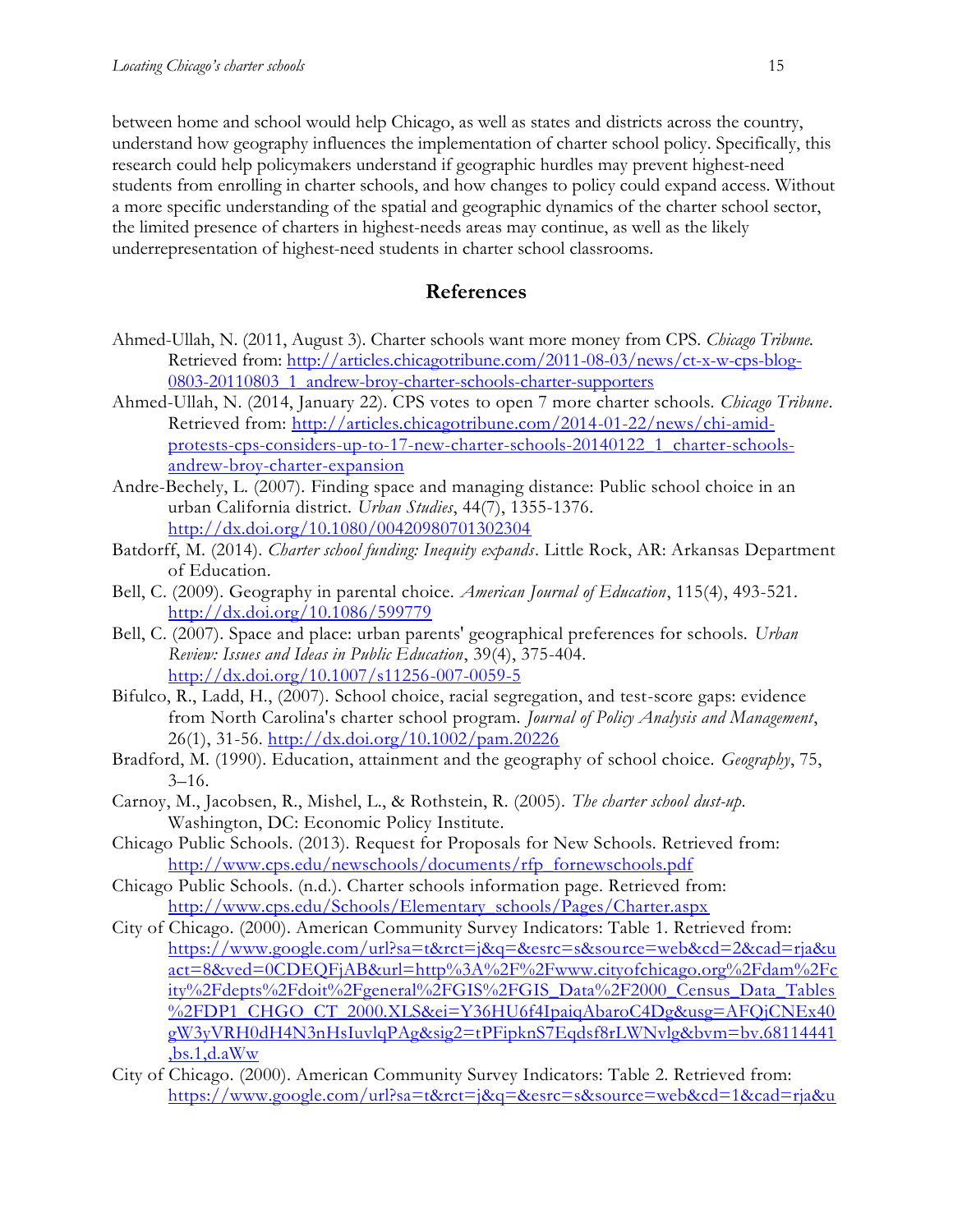[act=8&ved=0CCkQFjAA&url=http%3A%2F%2Fwww.cityofchicago.org%2Fdam%2Fci](https://www.google.com/url?sa=t&rct=j&q=&esrc=s&source=web&cd=1&cad=rja&uact=8&ved=0CCkQFjAA&url=http%3A%2F%2Fwww.cityofchicago.org%2Fdam%2Fcity%2Fdepts%2Fdoit%2Fgeneral%2FGIS%2FGIS_Data%2F2000_Census_Data_Tables%2FDP2_CHGO_CT_2000.XLS&ei=FX6HU6OjJcmCqgbNyoKIDw&usg=AFQjCNHy9xvleY5GFQ83fzYmIVeSImW0ew&sig2=Reloza7EtS0wldsdOiT7wg&bvm=bv.68114441,bs.1,d.aWw) [ty%2Fdepts%2Fdoit%2Fgeneral%2FGIS%2FGIS\\_Data%2F2000\\_Census\\_Data\\_Tables](https://www.google.com/url?sa=t&rct=j&q=&esrc=s&source=web&cd=1&cad=rja&uact=8&ved=0CCkQFjAA&url=http%3A%2F%2Fwww.cityofchicago.org%2Fdam%2Fcity%2Fdepts%2Fdoit%2Fgeneral%2FGIS%2FGIS_Data%2F2000_Census_Data_Tables%2FDP2_CHGO_CT_2000.XLS&ei=FX6HU6OjJcmCqgbNyoKIDw&usg=AFQjCNHy9xvleY5GFQ83fzYmIVeSImW0ew&sig2=Reloza7EtS0wldsdOiT7wg&bvm=bv.68114441,bs.1,d.aWw) [%2FDP2\\_CHGO\\_CT\\_2000.XLS&ei=FX6HU6OjJcmCqgbNyoKIDw&usg=AFQjCNH](https://www.google.com/url?sa=t&rct=j&q=&esrc=s&source=web&cd=1&cad=rja&uact=8&ved=0CCkQFjAA&url=http%3A%2F%2Fwww.cityofchicago.org%2Fdam%2Fcity%2Fdepts%2Fdoit%2Fgeneral%2FGIS%2FGIS_Data%2F2000_Census_Data_Tables%2FDP2_CHGO_CT_2000.XLS&ei=FX6HU6OjJcmCqgbNyoKIDw&usg=AFQjCNHy9xvleY5GFQ83fzYmIVeSImW0ew&sig2=Reloza7EtS0wldsdOiT7wg&bvm=bv.68114441,bs.1,d.aWw) [y9xvleY5GFQ83fzYmIVeSImW0ew&sig2=Reloza7EtS0wldsdOiT7wg&bvm=bv.681144](https://www.google.com/url?sa=t&rct=j&q=&esrc=s&source=web&cd=1&cad=rja&uact=8&ved=0CCkQFjAA&url=http%3A%2F%2Fwww.cityofchicago.org%2Fdam%2Fcity%2Fdepts%2Fdoit%2Fgeneral%2FGIS%2FGIS_Data%2F2000_Census_Data_Tables%2FDP2_CHGO_CT_2000.XLS&ei=FX6HU6OjJcmCqgbNyoKIDw&usg=AFQjCNHy9xvleY5GFQ83fzYmIVeSImW0ew&sig2=Reloza7EtS0wldsdOiT7wg&bvm=bv.68114441,bs.1,d.aWw) [41,bs.1,d.aWw](https://www.google.com/url?sa=t&rct=j&q=&esrc=s&source=web&cd=1&cad=rja&uact=8&ved=0CCkQFjAA&url=http%3A%2F%2Fwww.cityofchicago.org%2Fdam%2Fcity%2Fdepts%2Fdoit%2Fgeneral%2FGIS%2FGIS_Data%2F2000_Census_Data_Tables%2FDP2_CHGO_CT_2000.XLS&ei=FX6HU6OjJcmCqgbNyoKIDw&usg=AFQjCNHy9xvleY5GFQ83fzYmIVeSImW0ew&sig2=Reloza7EtS0wldsdOiT7wg&bvm=bv.68114441,bs.1,d.aWw)

- City of Chicago. (2000). American Community Survey Indicators: Table 3. Retrieved from: [https://www.google.com/url?sa=t&rct=j&q=&esrc=s&source=web&cd=1&cad=rja&u](https://www.google.com/url?sa=t&rct=j&q=&esrc=s&source=web&cd=1&cad=rja&uact=8&ved=0CCkQFjAA&url=http%3A%2F%2Fwww.cityofchicago.org%2Fdam%2Fcity%2Fdepts%2Fdoit%2Fgeneral%2FGIS%2FGIS_Data%2F2000_Census_Data_Tables%2FDP3_CHGO_CT_2000.XLS&ei=iH6HU-DMJsuKqga5t4CICQ&usg=AFQjCNGYH1aaP0iQwj60mIC1GXHIkRIloQ&sig2=blqSkQ726e-j2Hnt2U9D1w&bvm=bv.68114441,bs.1,d.aWw) [act=8&ved=0CCkQFjAA&url=http%3A%2F%2Fwww.cityofchicago.org%2Fdam%2Fci](https://www.google.com/url?sa=t&rct=j&q=&esrc=s&source=web&cd=1&cad=rja&uact=8&ved=0CCkQFjAA&url=http%3A%2F%2Fwww.cityofchicago.org%2Fdam%2Fcity%2Fdepts%2Fdoit%2Fgeneral%2FGIS%2FGIS_Data%2F2000_Census_Data_Tables%2FDP3_CHGO_CT_2000.XLS&ei=iH6HU-DMJsuKqga5t4CICQ&usg=AFQjCNGYH1aaP0iQwj60mIC1GXHIkRIloQ&sig2=blqSkQ726e-j2Hnt2U9D1w&bvm=bv.68114441,bs.1,d.aWw) [ty%2Fdepts%2Fdoit%2Fgeneral%2FGIS%2FGIS\\_Data%2F2000\\_Census\\_Data\\_Tables](https://www.google.com/url?sa=t&rct=j&q=&esrc=s&source=web&cd=1&cad=rja&uact=8&ved=0CCkQFjAA&url=http%3A%2F%2Fwww.cityofchicago.org%2Fdam%2Fcity%2Fdepts%2Fdoit%2Fgeneral%2FGIS%2FGIS_Data%2F2000_Census_Data_Tables%2FDP3_CHGO_CT_2000.XLS&ei=iH6HU-DMJsuKqga5t4CICQ&usg=AFQjCNGYH1aaP0iQwj60mIC1GXHIkRIloQ&sig2=blqSkQ726e-j2Hnt2U9D1w&bvm=bv.68114441,bs.1,d.aWw) [%2FDP3\\_CHGO\\_CT\\_2000.XLS&ei=iH6HU-](https://www.google.com/url?sa=t&rct=j&q=&esrc=s&source=web&cd=1&cad=rja&uact=8&ved=0CCkQFjAA&url=http%3A%2F%2Fwww.cityofchicago.org%2Fdam%2Fcity%2Fdepts%2Fdoit%2Fgeneral%2FGIS%2FGIS_Data%2F2000_Census_Data_Tables%2FDP3_CHGO_CT_2000.XLS&ei=iH6HU-DMJsuKqga5t4CICQ&usg=AFQjCNGYH1aaP0iQwj60mIC1GXHIkRIloQ&sig2=blqSkQ726e-j2Hnt2U9D1w&bvm=bv.68114441,bs.1,d.aWw)[DMJsuKqga5t4CICQ&usg=AFQjCNGYH1aaP0iQwj60mIC1GXHIkRIloQ&sig2=blqS](https://www.google.com/url?sa=t&rct=j&q=&esrc=s&source=web&cd=1&cad=rja&uact=8&ved=0CCkQFjAA&url=http%3A%2F%2Fwww.cityofchicago.org%2Fdam%2Fcity%2Fdepts%2Fdoit%2Fgeneral%2FGIS%2FGIS_Data%2F2000_Census_Data_Tables%2FDP3_CHGO_CT_2000.XLS&ei=iH6HU-DMJsuKqga5t4CICQ&usg=AFQjCNGYH1aaP0iQwj60mIC1GXHIkRIloQ&sig2=blqSkQ726e-j2Hnt2U9D1w&bvm=bv.68114441,bs.1,d.aWw) [kQ726e-j2Hnt2U9D1w&bvm=bv.68114441,bs.1,d.aWw](https://www.google.com/url?sa=t&rct=j&q=&esrc=s&source=web&cd=1&cad=rja&uact=8&ved=0CCkQFjAA&url=http%3A%2F%2Fwww.cityofchicago.org%2Fdam%2Fcity%2Fdepts%2Fdoit%2Fgeneral%2FGIS%2FGIS_Data%2F2000_Census_Data_Tables%2FDP3_CHGO_CT_2000.XLS&ei=iH6HU-DMJsuKqga5t4CICQ&usg=AFQjCNGYH1aaP0iQwj60mIC1GXHIkRIloQ&sig2=blqSkQ726e-j2Hnt2U9D1w&bvm=bv.68114441,bs.1,d.aWw)
- City of Chicago. (2000). American Community Survey Indicators: Table 4. Retrieved from: [https://www.google.com/url?sa=t&rct=j&q=&esrc=s&source=web&cd=2&cad=rja&u](https://www.google.com/url?sa=t&rct=j&q=&esrc=s&source=web&cd=2&cad=rja&uact=8&ved=0CDEQFjAB&url=http%3A%2F%2Fwww.cityofchicago.org%2Fdam%2Fcity%2Fdepts%2Fdoit%2Fgeneral%2FGIS%2FGIS_Data%2F2000_Census_Data_Tables%2FDP4_CHGO_CT_2000.XLS&ei=tn6HU4_xNcuOqgbH-IKwBw&usg=AFQjCNHusM8zzaC72LVJ8vQC3WfuDZXnMA&sig2=fqsMHgY1LIymFFoKWJ3XlA&bvm=bv.68114441,bs.1,d.aWw) [act=8&ved=0CDEQFjAB&url=http%3A%2F%2Fwww.cityofchicago.org%2Fdam%2Fc](https://www.google.com/url?sa=t&rct=j&q=&esrc=s&source=web&cd=2&cad=rja&uact=8&ved=0CDEQFjAB&url=http%3A%2F%2Fwww.cityofchicago.org%2Fdam%2Fcity%2Fdepts%2Fdoit%2Fgeneral%2FGIS%2FGIS_Data%2F2000_Census_Data_Tables%2FDP4_CHGO_CT_2000.XLS&ei=tn6HU4_xNcuOqgbH-IKwBw&usg=AFQjCNHusM8zzaC72LVJ8vQC3WfuDZXnMA&sig2=fqsMHgY1LIymFFoKWJ3XlA&bvm=bv.68114441,bs.1,d.aWw) [ity%2Fdepts%2Fdoit%2Fgeneral%2FGIS%2FGIS\\_Data%2F2000\\_Census\\_Data\\_Tables](https://www.google.com/url?sa=t&rct=j&q=&esrc=s&source=web&cd=2&cad=rja&uact=8&ved=0CDEQFjAB&url=http%3A%2F%2Fwww.cityofchicago.org%2Fdam%2Fcity%2Fdepts%2Fdoit%2Fgeneral%2FGIS%2FGIS_Data%2F2000_Census_Data_Tables%2FDP4_CHGO_CT_2000.XLS&ei=tn6HU4_xNcuOqgbH-IKwBw&usg=AFQjCNHusM8zzaC72LVJ8vQC3WfuDZXnMA&sig2=fqsMHgY1LIymFFoKWJ3XlA&bvm=bv.68114441,bs.1,d.aWw) [%2FDP4\\_CHGO\\_CT\\_2000.XLS&ei=tn6HU4\\_xNcuOqgbH-](https://www.google.com/url?sa=t&rct=j&q=&esrc=s&source=web&cd=2&cad=rja&uact=8&ved=0CDEQFjAB&url=http%3A%2F%2Fwww.cityofchicago.org%2Fdam%2Fcity%2Fdepts%2Fdoit%2Fgeneral%2FGIS%2FGIS_Data%2F2000_Census_Data_Tables%2FDP4_CHGO_CT_2000.XLS&ei=tn6HU4_xNcuOqgbH-IKwBw&usg=AFQjCNHusM8zzaC72LVJ8vQC3WfuDZXnMA&sig2=fqsMHgY1LIymFFoKWJ3XlA&bvm=bv.68114441,bs.1,d.aWw)[IKwBw&usg=AFQjCNHusM8zzaC72LVJ8vQC3WfuDZXnMA&sig2=fqsMHgY1LIym](https://www.google.com/url?sa=t&rct=j&q=&esrc=s&source=web&cd=2&cad=rja&uact=8&ved=0CDEQFjAB&url=http%3A%2F%2Fwww.cityofchicago.org%2Fdam%2Fcity%2Fdepts%2Fdoit%2Fgeneral%2FGIS%2FGIS_Data%2F2000_Census_Data_Tables%2FDP4_CHGO_CT_2000.XLS&ei=tn6HU4_xNcuOqgbH-IKwBw&usg=AFQjCNHusM8zzaC72LVJ8vQC3WfuDZXnMA&sig2=fqsMHgY1LIymFFoKWJ3XlA&bvm=bv.68114441,bs.1,d.aWw) [FFoKWJ3XlA&bvm=bv.68114441,bs.1,d.aWw](https://www.google.com/url?sa=t&rct=j&q=&esrc=s&source=web&cd=2&cad=rja&uact=8&ved=0CDEQFjAB&url=http%3A%2F%2Fwww.cityofchicago.org%2Fdam%2Fcity%2Fdepts%2Fdoit%2Fgeneral%2FGIS%2FGIS_Data%2F2000_Census_Data_Tables%2FDP4_CHGO_CT_2000.XLS&ei=tn6HU4_xNcuOqgbH-IKwBw&usg=AFQjCNHusM8zzaC72LVJ8vQC3WfuDZXnMA&sig2=fqsMHgY1LIymFFoKWJ3XlA&bvm=bv.68114441,bs.1,d.aWw)
- City of Chicago Census Tract Boundaries. (2000). Retrieved from: [https://data.cityofchicago.org/Facilities-Geographic-Boundaries/Boundaries-Census-](https://data.cityofchicago.org/Facilities-Geographic-Boundaries/Boundaries-Census-Tracts-2000/pt6c-hxpp)[Tracts-2000/pt6c-hxpp](https://data.cityofchicago.org/Facilities-Geographic-Boundaries/Boundaries-Census-Tracts-2000/pt6c-hxpp)
- Chubb, J. E., & Moe, T. M. (1991). *Politics, markets and America's schools*. Washington, DC: Brookings Institution Press.
- Coen, J., Heinzmann D., & Chase, J. (Sept 24, 2012). Emanuel's push for more charter schools is in full swing. *Chicago Tribune*. Retrieved from: [http://articles.chicagotribune.com/2012-](http://articles.chicagotribune.com/2012-09-24/news/ct-met-charter-schools-chicago-strike-20120924_1_charter-schools-charter-networks-resources-from-neighborhood-schools) [09-24/news/ct-met-charter-schools-chicago-strike-20120924\\_1\\_charter-schools-charter](http://articles.chicagotribune.com/2012-09-24/news/ct-met-charter-schools-chicago-strike-20120924_1_charter-schools-charter-networks-resources-from-neighborhood-schools)[networks-resources-from-neighborhood-schools](http://articles.chicagotribune.com/2012-09-24/news/ct-met-charter-schools-chicago-strike-20120924_1_charter-schools-charter-networks-resources-from-neighborhood-schools)
- d'Entremont, C. (2012). *Circles of Influence: Rational decision-making, strategic positioning, and the formation of charter school clusters in New Jersey*. (Doctoral dissertation). Columbia University, New York, NY. Retrieved from:<http://hdl.handle.net/10022/AC:P:13429>
- Del Casino, V. (2009). *Social geography*. Malden, MA: Wiley-Blackwell.
- Finn Jr, C. E., Manno, B. V., & Vanourek, G. (2001). *Charter schools in action: Renewing public education*. Princeton, NJ: Princeton University Press.
- Forman, J. (2007). Do charter schools threaten public education? Emerging evidence from fifteen years of a quasi-market for schooling. *University of Illinois Law Review*. Retrieved from:<http://ssrn.com/abstract=921101>
- Glomm, G., Harris, D., & Lo, T. F. (2005). Charter school location. *Economics of Education Review*, 24(4), 451-457. <http://dx.doi.org/10.1016/j.econedurev.2004.04.011>
- Gulosino, C., & d'Entremont, C. (2011). Circles of influence: An analysis of charter school location and racial patterns at varying geographic scales. *Education Policy Analysis Archives*, 19(8). <http://dx.doi.org/10.14507/epaa.v19n8.2011>
- Gulosino, C. & Lubienski, C. (2011). Schools' strategic responses to competition in segregated urban areas: Patterns in school locations in metropolitan Detroit. *Education Policy Analysis Archives*, 19(13).<http://dx.doi.org/10.14507/epaa.v19n13.2011>
- Henig, J. R., & MacDonald, J. A. (2002). Locational decisions of charter schools: Probing the market metaphor. *Social Science Quarterly*, 83(4), 962-980. [http://dx.doi.org/10.1111/1540-](http://dx.doi.org/10.1111/1540-6237.00126) [6237.00126](http://dx.doi.org/10.1111/1540-6237.00126)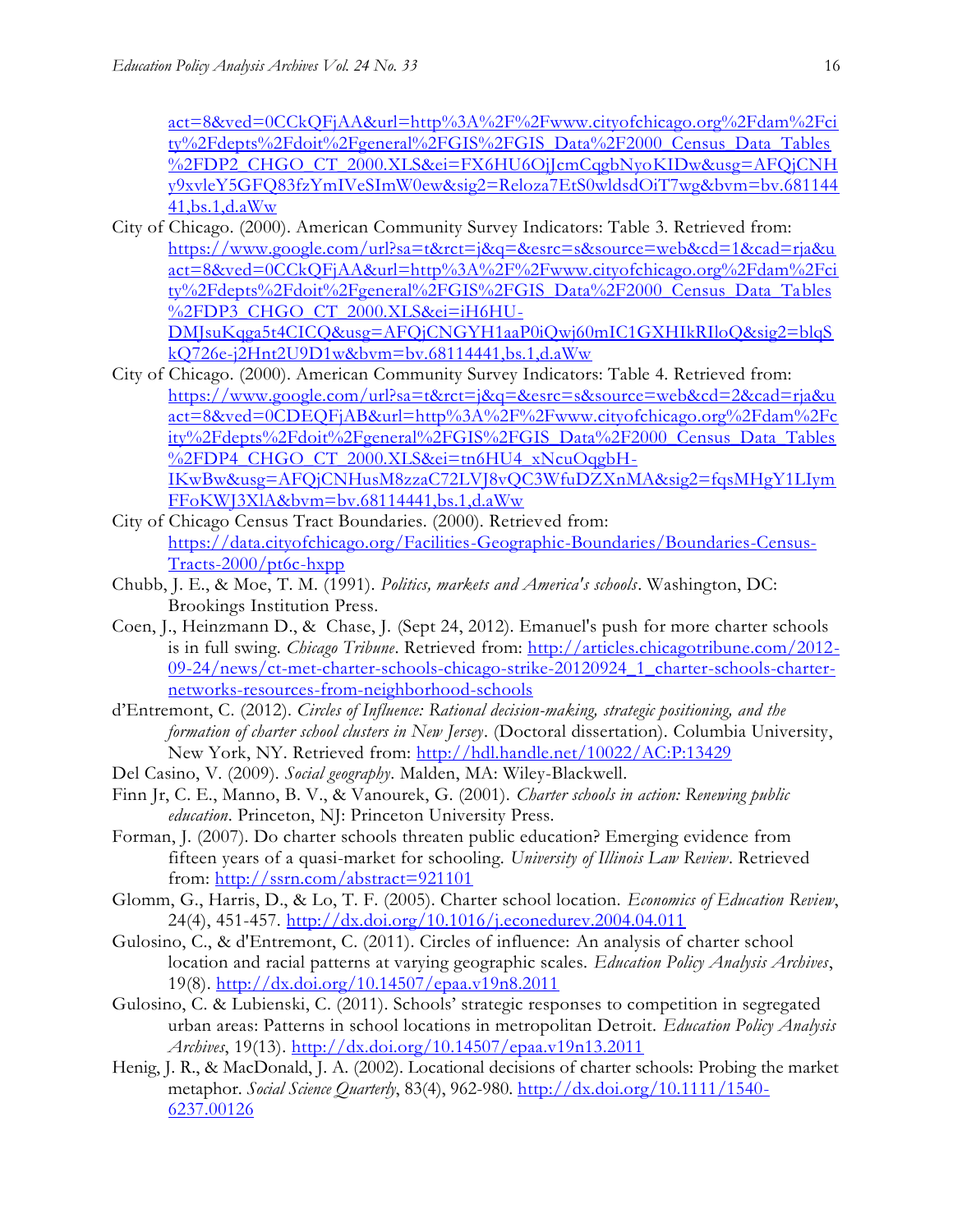- Holloway, S., Hubbard, P., Jöns, H., & Pimlott-Wilson, H. (2010). Geographies of education and the significance of children, youth and families. *Progress in Human Geography*, 34(5), 583-600. <http://dx.doi.org/10.1177/0309132510362601>
- Illinois Compiled Statutes, Chapter 105, Article 27A. Retrieved from: <http://www.ilga.gov/legislation/ilcs/ilcs3.asp?ActID=1005&ChapterID=17>
- Illinois State Board of Education. (2014). Illinois charter school biennial report 2011-2012 and 2012- 2013. Retrieved from:<http://www.isbe.state.il.us/charter/pdf/biennial-rpt-1112-1213.pdf>
- Illinois State Charter School Commission. (2015). Frequently asked questions. Retrieved from: <http://www.isbe.net/scsc/pdf/faq.pdf>
- Institute on Metropolitan Opportunity. (2014). Charter schools in Chicago: No model for educational reform. Minneapolis, MN. Retrieved from: [https://www.law.umn.edu/uploads/77/fd/77fd345c608a24b997752aba3f30f072/Chicago-](https://www.law.umn.edu/uploads/77/fd/77fd345c608a24b997752aba3f30f072/Chicago-Charters-FINAL.pdf)[Charters-FINAL.pdf](https://www.law.umn.edu/uploads/77/fd/77fd345c608a24b997752aba3f30f072/Chicago-Charters-FINAL.pdf)
- Kingdon, J. (2011). *Agendas, alternatives, and public policies*. Boston, MA: Little, Brown.
- Kleitz, B., Weiher, G. R., Tedin, K., & Matland, R. (2000). Choice, charter schools, and household preferences. *Social Science Quarterly*, 846-854
- Lubienski, C., & Gulosino, C. (2007). Choice, competition, and organizational orientation: a geospatial analysis of charter schools. New York, NY: National Center for the Study of Privatization in Education at Teachers College, Columbia University. Retrieved from: [http://w.ncspe.org/publications\\_files/OP148.pdf](http://w.ncspe.org/publications_files/OP148.pdf)
- Lubienski, C., Gulosino, C., & Weitzel, P. (2009). School choice and competitive incentives: Mapping the distribution of educational opportunities across local education markets. *American Journal of Education*, 115(4), 601-647. <http://dx.doi.org/10.1086/599778>
- Lutton, L, Karp, S., & Ramos, E. (December 7, 2011). Mapping 10 years of school closings. *WBEZ*. Retrieved from:<http://www.wbez.org/content/mapping-10-years-school-closures>
- Malone, T. (February 13, 2011). State officials pursue private support for public school reform initiatives. *Chicago Tribune*. Retrieved from: [http://articles.chicagotribune.com/2011-02-](http://articles.chicagotribune.com/2011-02-13/news/ct-met-after-the-race-0213-20110213_1_state-education-officials-school-superintendent-christopher-koch-top-educator) [13/news/ct-met-after-the-race-0213-20110213\\_1\\_state-education-officials-school](http://articles.chicagotribune.com/2011-02-13/news/ct-met-after-the-race-0213-20110213_1_state-education-officials-school-superintendent-christopher-koch-top-educator)[superintendent-christopher-koch-top-educator](http://articles.chicagotribune.com/2011-02-13/news/ct-met-after-the-race-0213-20110213_1_state-education-officials-school-superintendent-christopher-koch-top-educator)
- Martinez, V., Godwin, K. & Kemerer, F. (1996). Public school choice in San Antonio: Who chooses and with what effects? In B. Fuller & R. Elmore (Eds). *Who chooses, who loses? culture, institutions, and the unequal effects of school choice* (pp. 50-69). New York, NY: Teachers' College Press.
- Miron, G. (2007). Evaluating the Impact of charter schools on student achievement: A longitudinal look at the great lakes states, Appendix b – Illinois. Kalamazoo, MI: The Great Lakes Center for Education Research & Practice. Retrieved from: [http://greatlakescenter.org/docs/Research/Miron\\_Charter\\_Achievement/Appendix%20B-](http://greatlakescenter.org/docs/Research/Miron_Charter_Achievement/Appendix%20B-Illinois%202007-05-23.pdf)[Illinois%202007-05-23.pdf](http://greatlakescenter.org/docs/Research/Miron_Charter_Achievement/Appendix%20B-Illinois%202007-05-23.pdf)
- Nathan, J. (1996). *Charter schools: Creating hope and opportunity for America*. San Francisco, CA: Jossey-Bass.
- National Alliance for Public Charter Schools. (2014). Measuring Up: Illinois. Retrieved from: <http://www.publiccharters.org/get-the-facts/law-database/states/il/>
- Plank, D., Arsen, D., & Sykes, G. (2000). Charter schools and private profits. *School Administrator*, 57(5), 12-14.
- Renzulli, L., & Roscigno, V. (2005). Charter school policy, implementation, and diffusion across the United States. *Sociology of Education*, 78(4), 344-366. <http://dx.doi.org/10.1177/003804070507800404>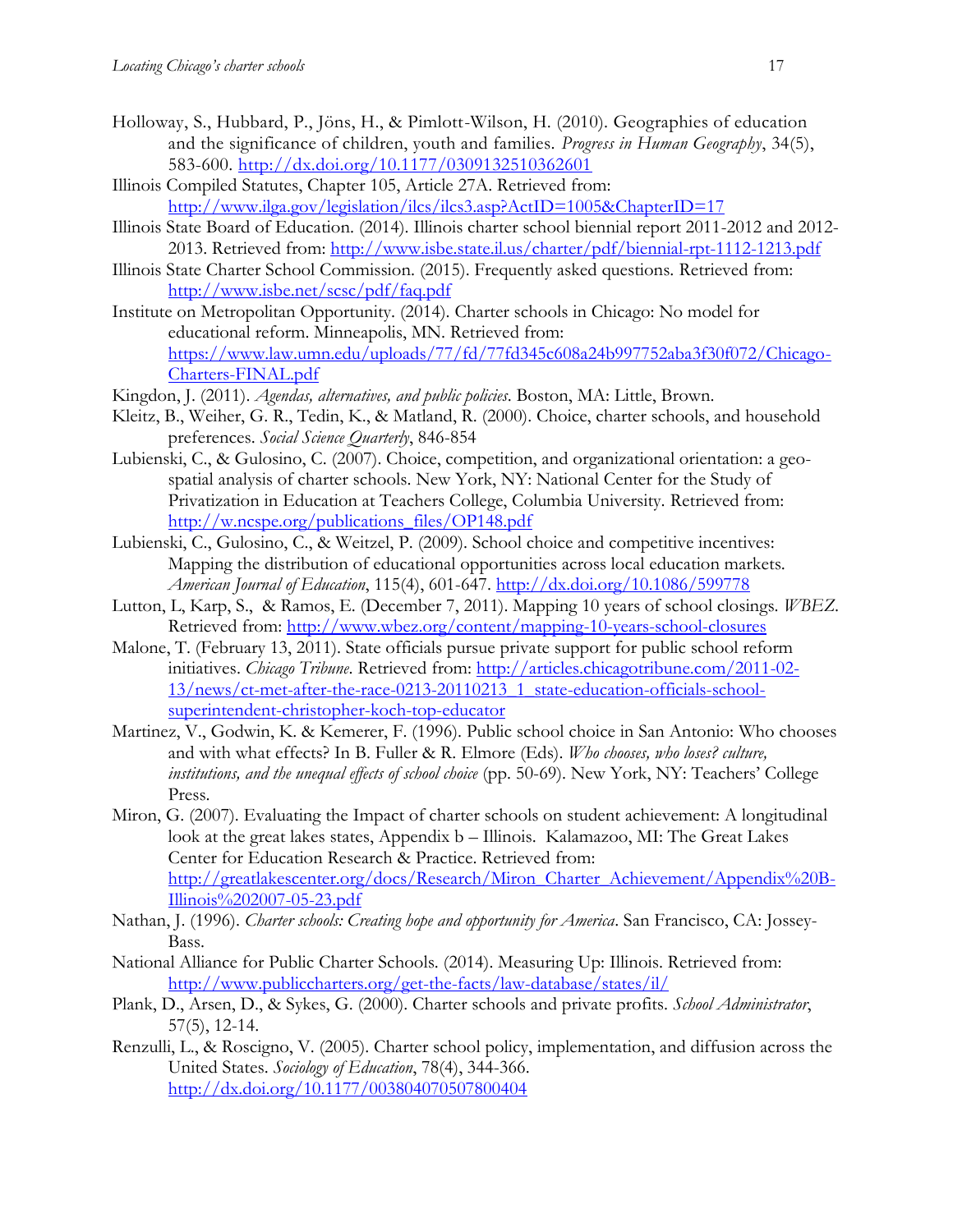- Schneider, M., Elacqua, G., & Buckley, J. (2006). School choice in Chile: Is it class or the classroom?. *Journal of Policy Analysis and Management*, 25(3), 577-601. <http://dx.doi.org/10.1002/pam.20192>
- Taylor, C. (2007). Geographical information systems (GIS) and school choice: The use of spatial research tools. In (Gulson, K. & Symes, C., Eds.) *Spatial theories of education: Policy and geography matters*. (pp. 79-94). New York, NY: Routledge.
- Teske, P., Fitzpatrick, J., & Kaplan, G. (2007). Opening doors: How low-income parents search for the right school. Seattle, WA: Center on Reinventing Public Education. Retrieved from: [http://achievehartford.org/upload/files/CRPE%20-%20Opening%20Doors%20-](http://achievehartford.org/upload/files/CRPE%20-%20Opening%20Doors%20-%20How%20Low-Income%20Parents%20Search%20for%20the%20Right%20School.pdf) [%20How%20Low-Income%20Parents%20Search%20for%20the%20Right%20School.pdf](http://achievehartford.org/upload/files/CRPE%20-%20Opening%20Doors%20-%20How%20Low-Income%20Parents%20Search%20for%20the%20Right%20School.pdf)
- Teske, P., Fitzpatrick, J., & O'Brien, T. (2009). Drivers of choice: Parents, transportation, and school choice. Seattle, WA: Center on Reinventing Public Education. Retrieved from: [http://www.crpe.org/sites/default/files/pub\\_dscr\\_teske\\_jul09\\_0.pdf](http://www.crpe.org/sites/default/files/pub_dscr_teske_jul09_0.pdf)
- Theobald, R. (2005). School choice in Colorado Springs: The relationship between parental decisions, location and neighbourhood characteristics. *International Research in Geographical & Environmental Education*. 14(2), 92-111. <http://dx.doi.org/10.1080/10382040508668340>
- Willms, J., & Echols, F. (1992). Alert and inert clients: The Scottish experience of parental choice of schools. *Economics of Education Review*, 11(4), 339-350. [http://dx.doi.org/10.1016/0272-](http://dx.doi.org/10.1016/0272-7757(92)90041-Z) [7757\(92\)90041-Z](http://dx.doi.org/10.1016/0272-7757(92)90041-Z)
- Yaccino, S. & Rich, M. (March 21, 2013). Chicago says it will close 54 public schools. *The New York Times*. Retrieved from: [http://www.nytimes.com/2013/03/22/education/chicago-says-it](http://www.nytimes.com/2013/03/22/education/chicago-says-it-will-close-54-public-schools.html?_r=0)will-close-54-public-schools.html?  $r=0$
- Zhang, H. (2006). A geographic analysis of school performance and parental choice in South Carolina. (Doctoral dissertation). University of South Carolina, Columbia, SC. Retrieved from ProQuest Dissertations and Theses.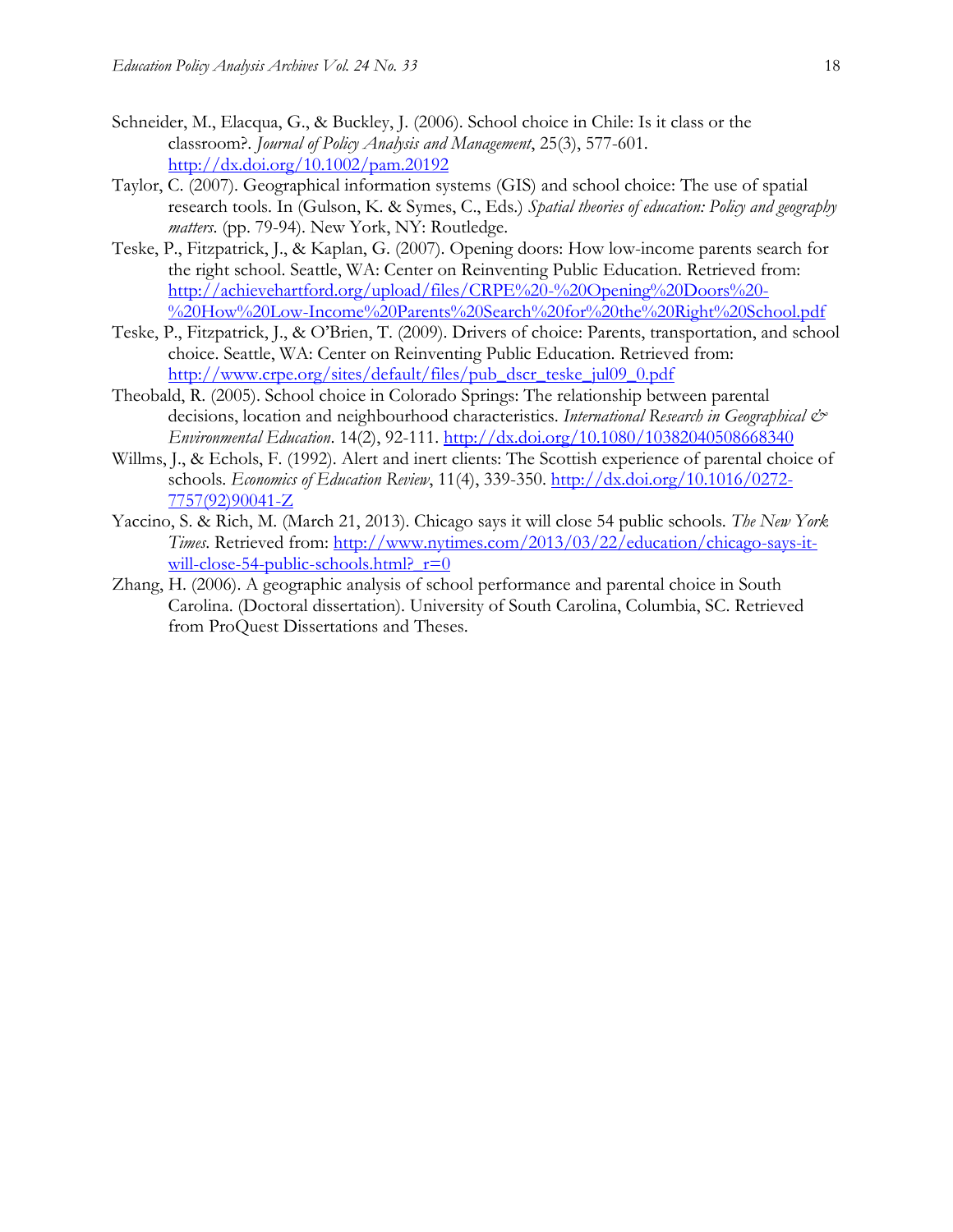## **About the Author**

#### **Jennifer LaFleur**

jennifer.c.lafleur@gmail.com

Ms. LaFleur is a researcher at the Brookline Community Mental Health Center in Brookline, Massachusetts. Her research background is in education and youth development policy and program evaluation. Her research interests revolve around the physical and social construction of urban landscapes, and how these geographies impact the implementation of social policies and programs designed to support historically underserved populations.

# education policy analysis archives

Volume 24 Number 33 March 14, 2016 ISSN 1068-2341

### $(cc)$

**SOME RIGHTS RESERVED** Readers are free to copy, display, and distribute this article, as long as the work is attributed to the author(s) and **Education Policy Analysis Archives,** it is distributed for noncommercial purposes only, and no alteration or transformation is made in the work. More details of this Creative Commons license are available at

http://creativecommons.org/licenses/by-nc-sa/3.0/. All other uses must be approved by the author(s) or **EPAA**. **EPAA** is published by the Mary Lou Fulton Institute and Graduate School of Education at Arizona State University Articles are indexed in CIRC (Clasificación Integrada de Revistas Científicas, Spain), DIALNET (Spain), [Directory of Open Access Journals,](http://www.doaj.org/) EBSCO Education Research Complete, ERIC, Education Full Text (H.W. Wilson), QUALIS A2 (Brazil), SCImago Journal Rank; SCOPUS, SOCOLAR (China).

Please contribute commentaries at http://epaa.info/wordpress/ and send errata notes to Gustavo E. Fischman [fischman@asu.edu](mailto:fischman@asu.edu)

**Join EPAA's Facebook community** at<https://www.facebook.com/EPAAAAPE> and **Twitter feed** @epaa\_aape.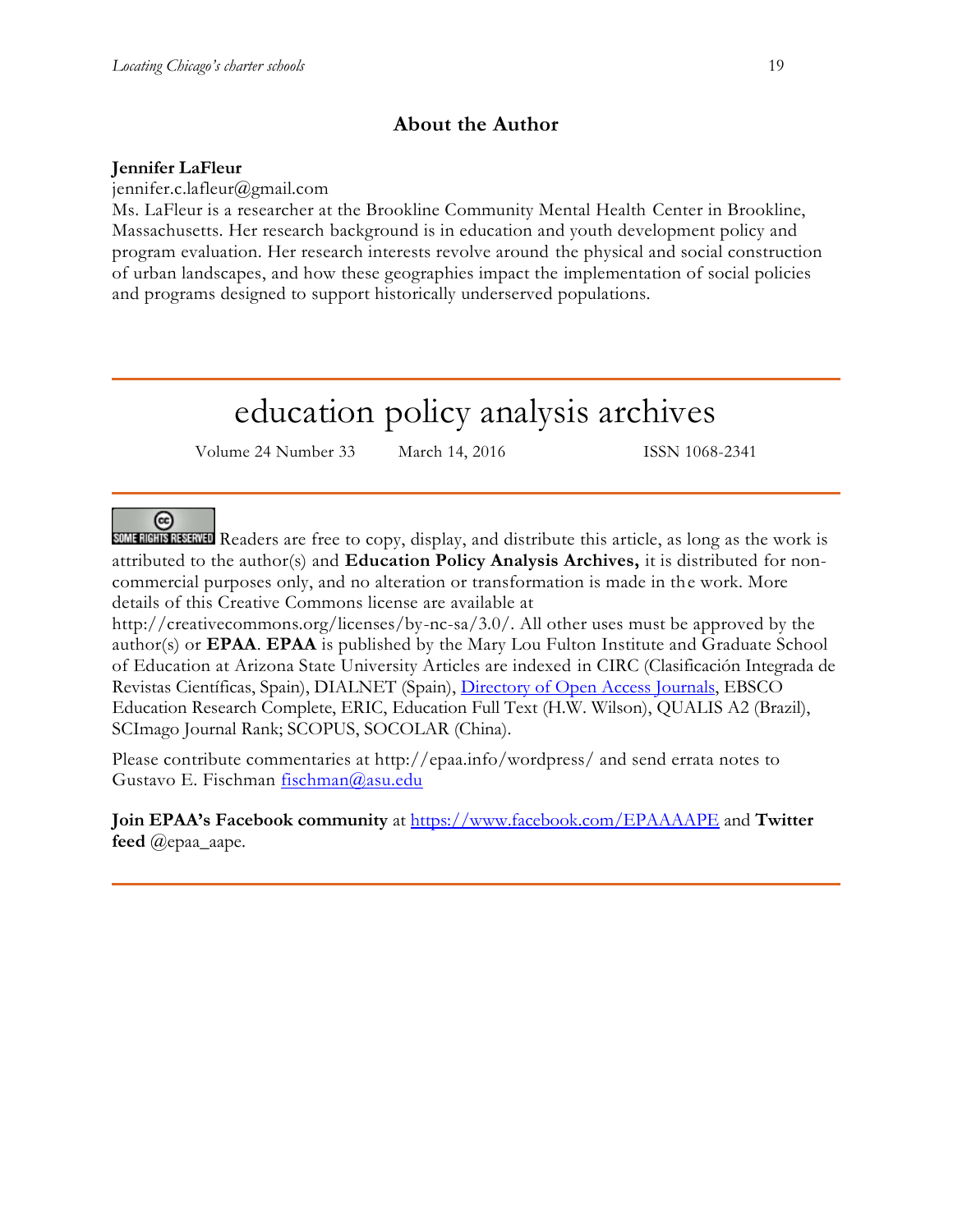education policy analysis archives Lead Editor: **Audrey Amrein-Beardsley** (Arizona State University) Executive Editor: **Gustavo E. Fischman** (Arizona State University) Associate Editors: **Sherman Dorn**, **David R. Garcia**, **Oscar Jimenez-Castellanos**, **Eugene Judson**, **Jeanne M. Powers** (Arizona State University)

**Cristina Alfaro** San Diego State University

**Gary Anderson** New York University

**Michael W. Apple** University of Wisconsin, Madison **Jeff Bale** OISE, University of Toronto, Canada

**David C. Berliner** Arizona State University

**Casey Cobb** University of Connecticut

**Arnold Danzig** San Jose State University

**Linda Darling-Hammond**  Stanford University

**Elizabeth H. DeBray** University of Georgia

**Chad d'Entremont** Rennie Center for Education Research & Policy

**John Diamond** University of Wisconsin, Madison

**Matthew Di Carlo** Albert Shanker Institute

**Michael J. Dumas** University of California, Berkeley

**Kathy Escamilla** University of Colorado, Boulder

**Melissa Lynn Freeman** Adams State College

**Rachael Gabriel** University of Connecticut

**Amy Garrett Dikkers** University of North Carolina, Wilmington

**Gene V Glass** Arizona State University

**Ronald Glass** University of California, Santa Cruz

**Jacob P. K. Gross** University of Louisville

**Julian Vasquez Heilig** California State University, Sacramento **Aaron Bevanot** SUNY Albany **Kimberly Kappler Hewitt** University of North Carolina Greensboro

**Aimee Howley** Ohio University **Noah Sobe** Loyola University

**Jaekyung Lee S**UNY Buffalo

**Jessica Nina Lester** Indiana University

**Amanda E. Lewis** University of Illinois, Chicago

**Chad R. Lochmiller** Indiana University

**Christopher Lubienski** University of Illinois, Urbana-Champaign

**Sarah Lubienski** University of Illinois, Urbana-Champaign

**William J. Mathis** University of Colorado, Boulder

**Michele S. Moses** University of Colorado, Boulder

**Julianne Moss** Deakin University, Australia

**Sharon Nichols** University of Texas, San Antonio

**Eric Parsons** University of Missouri-Columbia

**Susan L. Robertson** Bristol University, UK

**Gloria M. Rodriguez** University of California, Davis

**R. Anthony Rolle** University of Houston

**A. G. Rud** Washington State University

**Eric M. Haas** WestEd **Patricia Sánchez** University of University of Texas, San Antonio **Janelle Scott** University of California, Berkeley **Jack Schneider** College of the Holy Cross

**Henry Braun** Boston College **Steve Klees** University of Maryland **Nelly P. Stromquist** University of Maryland

> **Benjamin Superfine** University of Illinois, Chicago

**Maria Teresa Tatto**  Michigan State University

**Adai Tefera** Virginia Commonwealth University

**Tina Trujillo** University of California, Berkeley

**Federico R. Waitoller** University of Illinois, Chicago

**Larisa Warhol** University of Connecticut

**John Weathers** University of Colorado, Colorado Springs

**Kevin Welner** University of Colorado, Boulder

**Terrence G. Wiley** Center for Applied Linguistics

**John Willinsky**  Stanford University

**Jennifer R. Wolgemuth** University of South Florida

**Kyo Yamashiro** Claremont Graduate University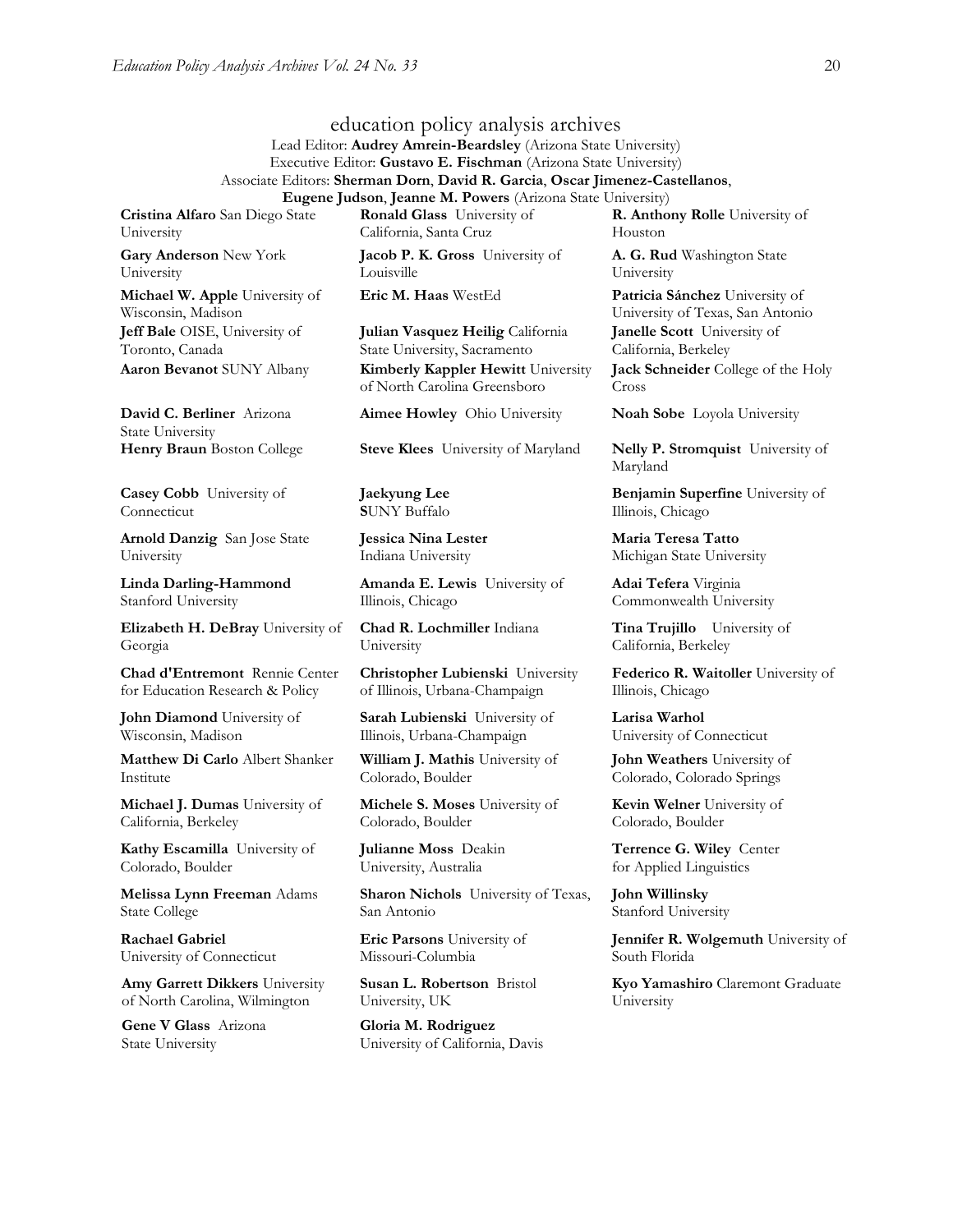## archivos analíticos de políticas educativas consejo editorial

Editor Ejecutivo: **Gustavo E. Fischman** (Arizona State University) Editores Asociados: **Armando Alcántara Santuario** (Universidad Nacional Autónoma de México), **Jason Beech**, (Universidad de San Andrés), **Antonio Luzon**, Universidad de Granada

**Claudio Almonacid** Universidad Metropolitana de Ciencias de la Educación, Chile **Miguel Ángel Arias Ortega**  Universidad Autónoma de la Ciudad de México **Xavier Besalú Costa**  Universitat de Girona, España

**[Xavier Bonal](javascript:openRTWindow() Sarro** Universidad Autónoma de Barcelona, España

**[Antonio Bolívar](javascript:openRTWindow() Boitia** Universidad de Granada, España

**[José Joaquín Brunner](javascript:openRTWindow()** Universidad Diego Portales, Chile

**[Damián Canales Sánchez](javascript:openRTWindow()** Instituto Nacional para la Evaluación de la Educación, México

**Gabriela de la Cruz Flores** Universidad Nacional Autónoma de México

**[Marco Antonio Delgado Fuentes](javascript:openRTWindow()** Universidad Iberoamericana, México

**[Inés Dussel](javascript:openRTWindow()**, DIE-CINVESTAV, México

**[Pedro Flores Crespo](javascript:openRTWindow()** Universidad Iberoamericana, México

**Ana María García de Fanelli**  Centro de Estudios de Estado y Sociedad (CEDES) CONICET, Argentina

**Juan Carlos González Faraco**  Universidad de Huelva, España

**María Clemente Linuesa**  Universidad de Salamanca, España

**Jaume Martínez Bonafé** Universitat de València, España

**Alejandro Márquez Jiménez**  Instituto de Investigaciones sobre la Universidad y la Educación, UNAM, México **María Guadalupe Olivier Tellez**,

Universidad Pedagógica Nacional, México **[Miguel Pereyra](javascript:openRTWindow()** Universidad de Granada, España

**[Mónica Pini](javascript:openRTWindow()** Universidad Nacional de San Martín, Argentina

**Omar Orlando Pulido Chaves** Instituto para la Investigación Educativa y el Desarrollo Pedagógico (IDEP) **[José Luis Ramírez](javascript:openRTWindow() Romero** Universidad Autónoma de Sonora, México **[Paula Razquin](javascript:openRTWindow()** Universidad de San Andrés, Argentina

**José Ignacio Rivas Flores** Universidad de Málaga, España **[Miriam Rodríguez Vargas](javascript:openRTWindow()** Universidad Autónoma de Tamaulipas, México **José Gregorio Rodríguez**  Universidad Nacional de Colombia, Colombia **[Mario Rueda Beltrán](javascript:openRTWindow()** Instituto de Investigaciones sobre la Universidad y la Educación, UNAM, México **José Luis San Fabián Maroto**  Universidad de Oviedo, España

**[Jurjo Torres Santomé](javascript:openRTWindow()**, Universidad de la Coruña, España

**[Yengny Marisol Silva Laya](javascript:openRTWindow()** Universidad Iberoamericana, México

**Juan Carlos Tedesco** Universidad Nacional de San Martín, Argentina

**Ernesto Treviño Ronzón** Universidad Veracruzana, México

**[Ernesto Treviño](javascript:openRTWindow() Villarreal** Universidad Diego Portales

Santiago, Chile **[Antoni Verger Planells](javascript:openRTWindow()** Universidad Autónoma de Barcelona, España **[Catalina Wainerman](javascript:openRTWindow()** Universidad de San Andrés, Argentina **Juan Carlos Yáñez Velazco** Universidad de Colima, México